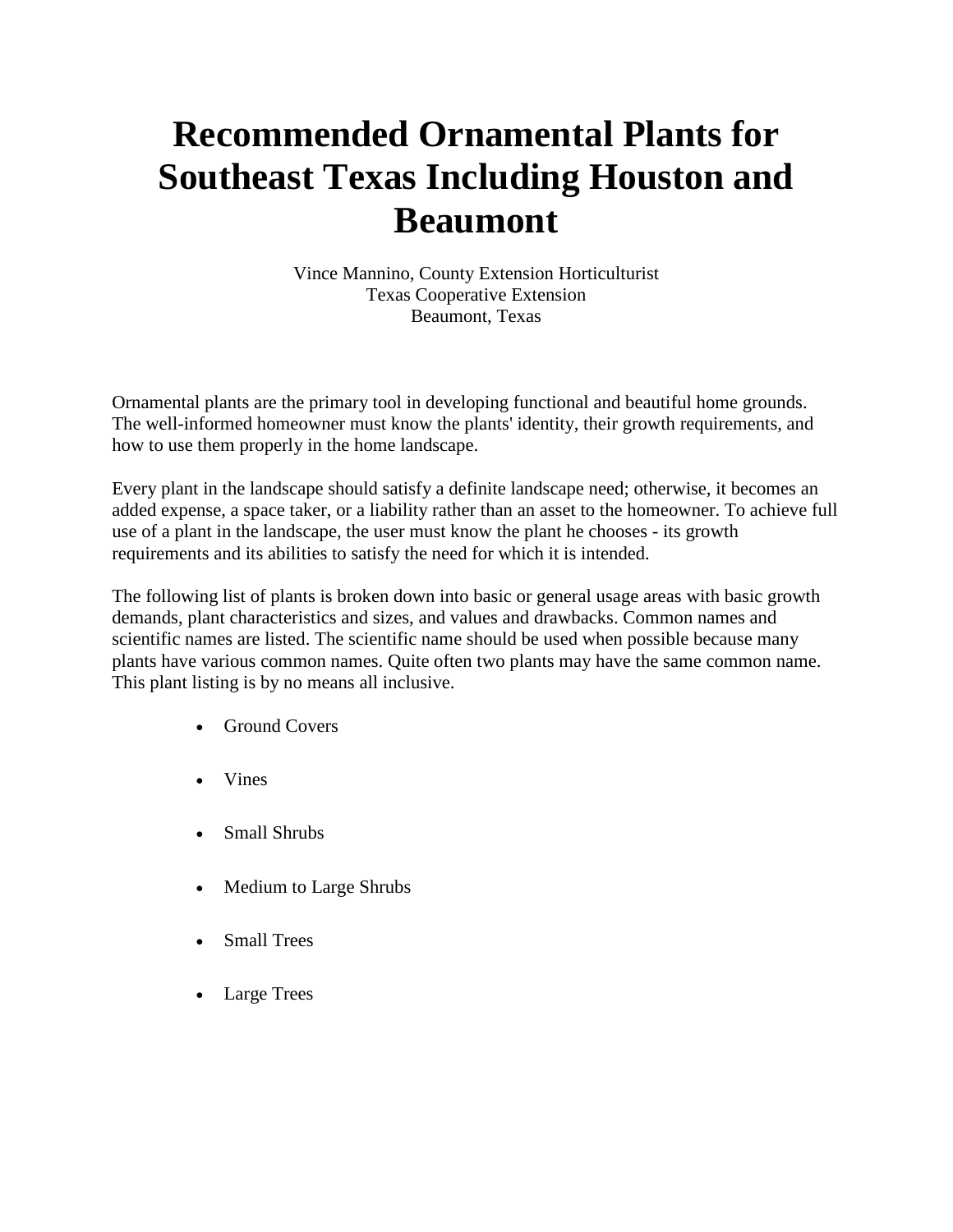# **Ground Covers**

Surface plants to cover ground area usually maintained at a height less than 18 inches. Ground cover plants should be vigorous, with dense foliage and a spreading habit so as to adequately cover soil areas. Ground covers should be evergreen and winter hardy and may be a vine or low shrub. Ground covers are often used in tight leftover areas so as to reduce lawn maintenance in such areas. Plant selections for ground covers should require little or no maintenance.

| <b>Common</b><br><b>Name</b>          | <b>Scientific</b><br><b>Name</b>                                                                  | <b>Size</b>          | <b>Exposure</b>                                             | <b>Features</b>                                                                                                                                                                          | <b>Problems</b>                                                             |
|---------------------------------------|---------------------------------------------------------------------------------------------------|----------------------|-------------------------------------------------------------|------------------------------------------------------------------------------------------------------------------------------------------------------------------------------------------|-----------------------------------------------------------------------------|
| English Ivy                           | Hedera helix                                                                                      |                      | -shade<br>-likes<br>moisture                                | -fast growing<br>-dense evergreen<br>vine<br>-propagated from<br>runners or cuttings<br>-harmless to trees<br>-varieties have<br>varying size and<br>color of leaf                       | $\ddot{\phantom{0}}$                                                        |
| Ajuga                                 | Ajuga reptans                                                                                     | $1-3$ in.            | -shade or<br>partial sun<br>-loamy<br>well-<br>drained soil | -fast growing<br>evergreen<br>-blue flower spikes<br>in spring<br>-good for rock<br>gardens and<br>recommended for<br>small areas<br>-green, bronze or<br>purple variegated<br>varieties | -will overcrowd<br>itself<br>-susceptible to crown<br>rot and southern wilt |
| Confederate or<br><b>Star Jasmine</b> | Trachelospermum<br>jasminoides                                                                    | $\ddot{\phantom{a}}$ | sun or<br>shade                                             | -fast growing<br>evergreen<br>-twining vine                                                                                                                                              | $\ddot{\phantom{a}}$                                                        |
| <b>Dwarf Junipers</b>                 | numerous varieties<br>ex.: Juniperus<br>procumbens and<br>Juniperous horizontalis<br>"Bar Harbor" | $\ddot{\phantom{a}}$ | -sun<br>-well-<br>drained soil                              | -blue-green<br>evergreen foliage<br>-dense growth<br>-good for rock<br>gardens                                                                                                           | -susceptible to red<br>spider and bagworm                                   |
| Trailing<br>Lantana                   | Lantana sellowiana and<br>other varieties                                                         |                      | prefers sun                                                 | -tolerates poor soil<br>-semi-evergreen<br>-abundant lavender<br>blooms all summer<br>-trailing type                                                                                     |                                                                             |
| Liriope                               | Liriope muscari                                                                                   |                      | sun or<br>shade                                             | -spike type foliage<br>on plants which<br>clump<br>-lavender-blue spike<br>flowers in summer                                                                                             |                                                                             |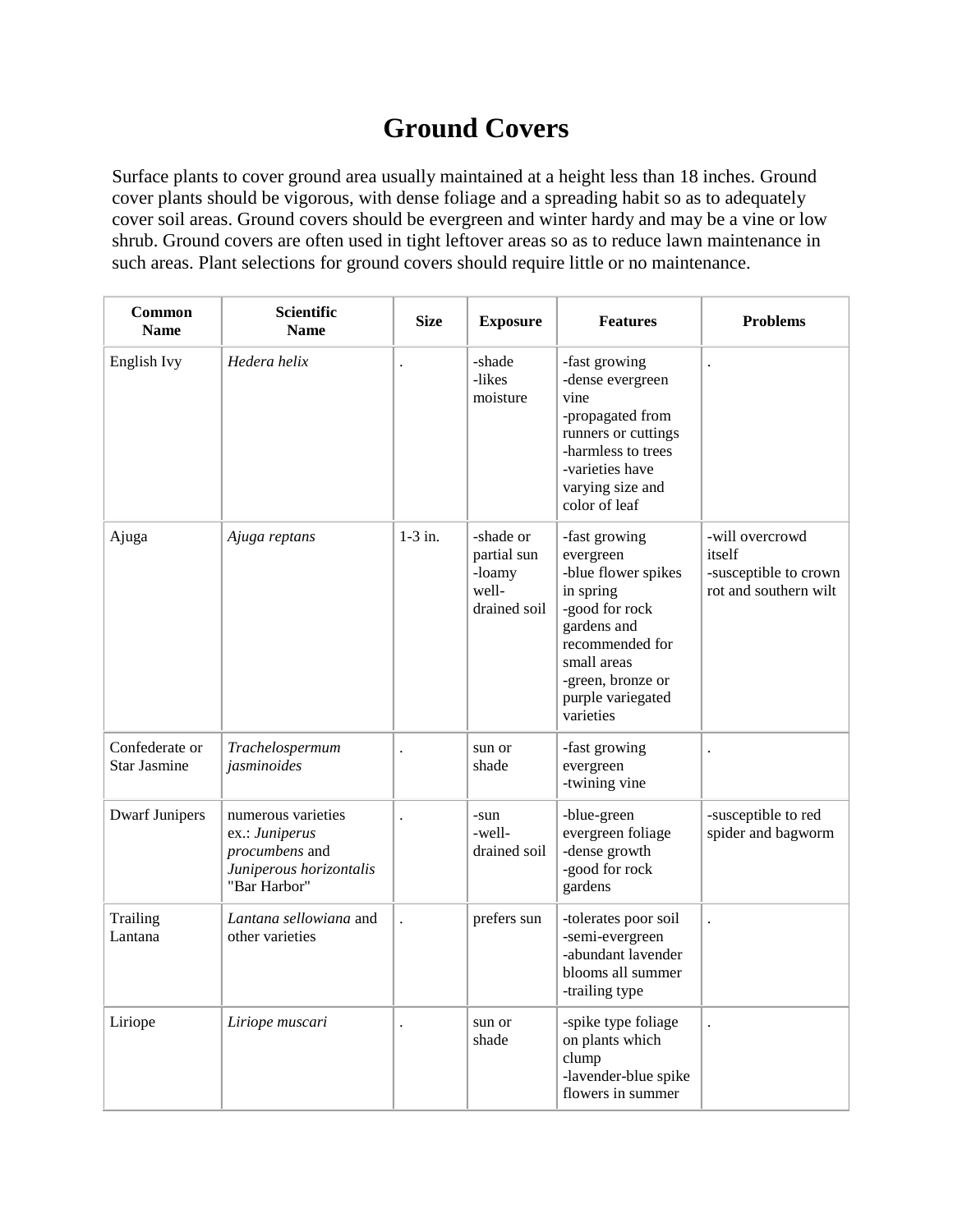|                                |                                |                                       |                                      | -some varieties are<br>variegated or have a<br>double bloom                                                                                                                                   |                                                                                            |
|--------------------------------|--------------------------------|---------------------------------------|--------------------------------------|-----------------------------------------------------------------------------------------------------------------------------------------------------------------------------------------------|--------------------------------------------------------------------------------------------|
| Monkey or<br>Mondo<br>Grass    | Ophiopogon japonicum           |                                       | sun or<br>shade                      | -very hardy<br>-easy culture                                                                                                                                                                  | $\ddot{\phantom{0}}$                                                                       |
| Plumbago                       | Plumbago capensis              | 3 ft.                                 | sun or<br>semi-shade                 | -vining<br>characteristic<br>-blue flowers all<br>summer into fall<br>-easy culture                                                                                                           | -not winter hardy but<br>returns in spring                                                 |
| Strawberry<br>Begonia          | Saxifrage decipiens            | -hugs<br>ground<br>-likes<br>moisture | shade or<br>filtered sun             | -spreads by runners<br>-good in rock<br>gardens<br>-rose colored foliage<br>in winter<br>-recommended for<br>small areas                                                                      | -tends to die back if<br>exposed to too much<br>summer heat                                |
| <b>Cast Iron Plant</b>         | Aspidistra                     | 2 ft.                                 | prefers<br>shade                     | -large coarse<br>textured leaves<br>-evergreen<br>-variegated variety                                                                                                                         | -dies back with<br>severe cold to return<br>in spring                                      |
| Purple Japanese<br>Honeysuckle | Lonicera japonica<br>chinensis | $\ddot{\phantom{0}}$                  | $\cdot$                              | -shrub with vining<br>characteristics<br>-dense evergreen<br>-rugged<br>-honeysuckle<br>blooms in late<br>spring or early<br>summer<br>-purple foliage in<br>fall and winter<br>-fast growing | $\ddot{\phantom{0}}$                                                                       |
| Vinca,<br>Periwinkle           | Vinca major                    | up to $18$<br>in.                     | shade or<br>partial sun              | -fast growing<br>evergreen<br>-twining vine<br>-blue flowers in late<br>spring<br>-recommended for<br>large areas, ditch<br>banks, rock gardens,<br>etc.<br>-variegated variety               |                                                                                            |
| Verbena                        | various species                |                                       | -demands<br>sun<br>-good<br>drainage | -vivid blooms<br>-various colors<br>depending on<br>variety                                                                                                                                   | -not completely<br>winter hardy<br>-susceptible to red<br>spider, leaf miner<br>and aphids |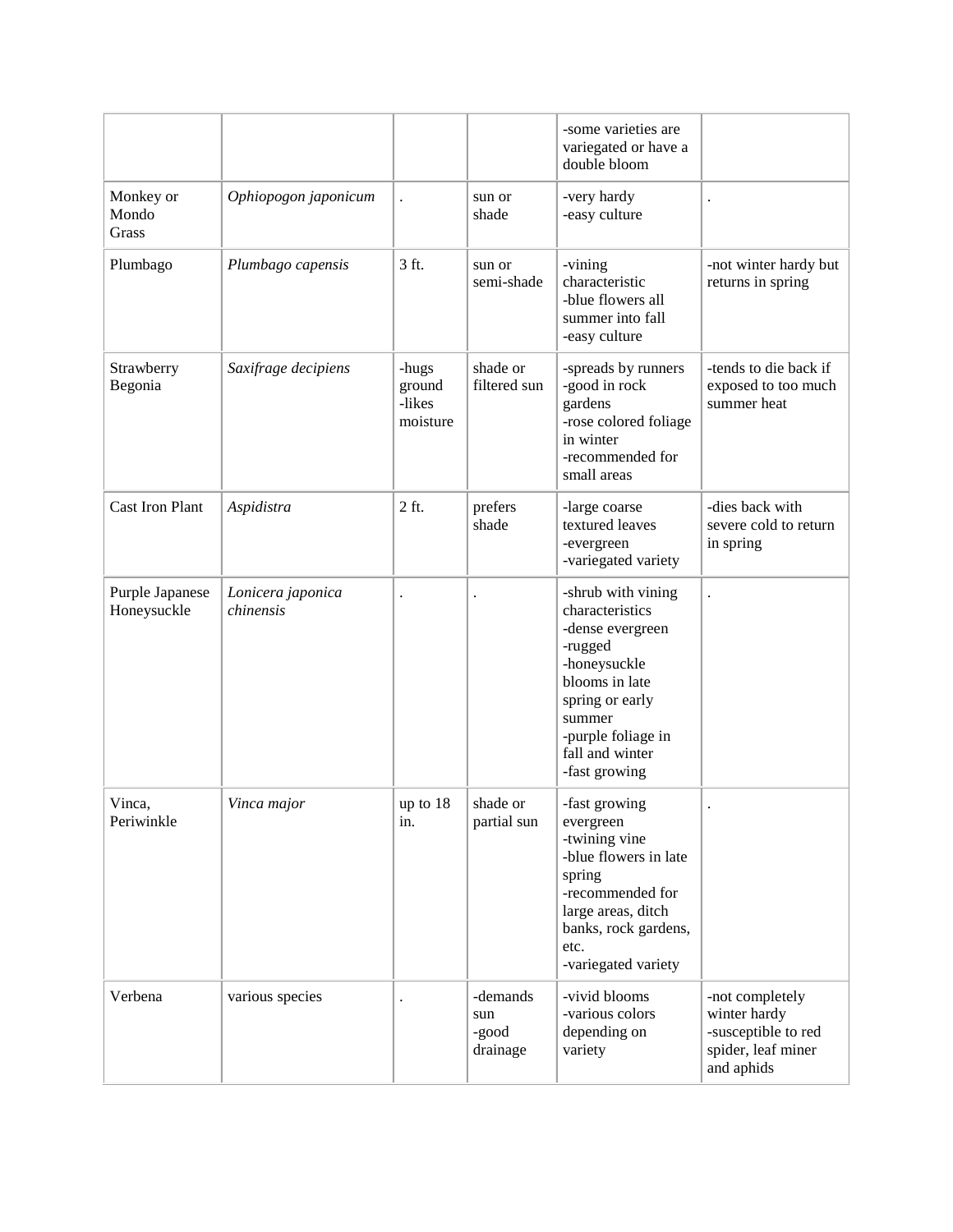| Silvermound                               | Senecio                            |                      | sun                                           | -mounds of fine,<br>textured silver or<br>green depending on<br>variety<br>-small heads of<br>yellow blooms in<br>mid to late summer<br>-fast growth                                           | -may be damaged by<br>cold but returns in<br>spring                                                  |
|-------------------------------------------|------------------------------------|----------------------|-----------------------------------------------|------------------------------------------------------------------------------------------------------------------------------------------------------------------------------------------------|------------------------------------------------------------------------------------------------------|
| <b>Dusty Miller</b>                       | Senecio cineraria                  | up to 30<br>in.      | full sun                                      | -summer flowering<br>-attractive silver-<br>gray foliage<br>-fast growth                                                                                                                       | -may be damaged by<br>cold but returns in<br>spring                                                  |
| <b>Moss Phlox</b>                         | Phlox subulata                     |                      | sun or<br>partial<br>shade                    | -low massive<br>evergreen which<br>creeps across the<br>ground<br>-vivid pink blooms<br>in early spring<br>-fast growth<br>-recommended for<br>rock gardens, bed<br>borders and small<br>areas | $\ddot{\phantom{0}}$                                                                                 |
| Dwarf blue<br>fescue                      | Festuca ovina glauca               |                      | -demands<br>sun<br>-well-<br>drained<br>soils | -rounded mounds of<br>silver-gray grass<br>-evergreen<br>-fast growth<br>-good for rock<br>gardens or<br>interplanted in a<br>rock ground cover                                                |                                                                                                      |
| Winter Creeper<br>or Creeping<br>Euonymus | Euonymus fortunei<br>and varieties | $\ddot{\phantom{0}}$ | $\ddot{\phantom{0}}$                          | -evergreen creeping<br>character                                                                                                                                                               | -rather sparse, thus<br>does not provide a<br>solid cover<br>-will often appear<br>messy and unkempt |
| Daylilies                                 | Hemerocallis                       |                      | sun or<br>semi-shade                          | -forms dense clumps<br>which provide rich<br>summer blooms<br>-easy to culture<br>numerous varieties<br>-fast growth                                                                           | -susceptible to<br>aphids                                                                            |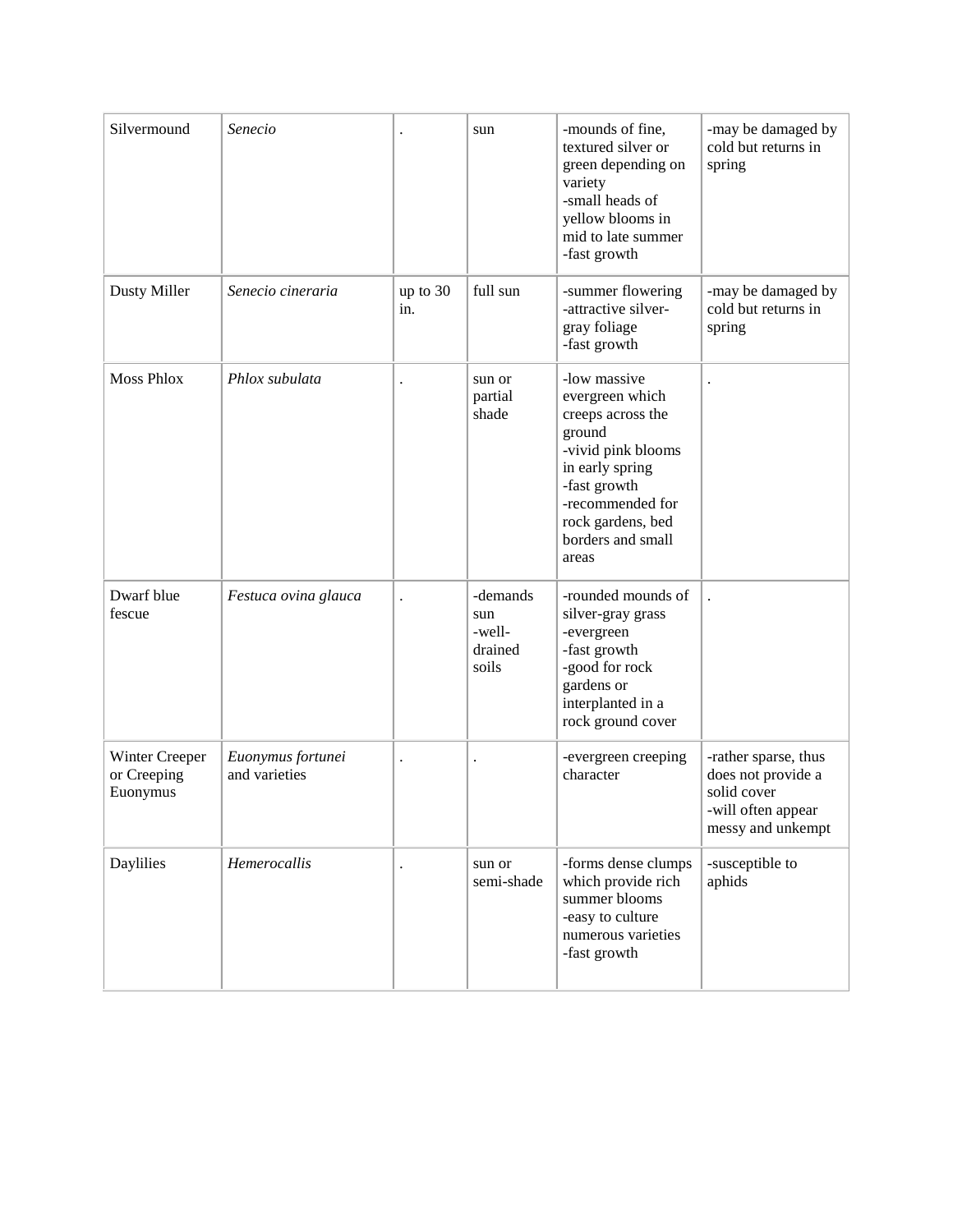## **Vines**

Climbing plants used on supports such as walls, fences, arbors, and trellises. Vines are an advantage in that they require less ground space, yet can provide attractive masses of bloom and/or foliage.

| Common<br><b>Name</b>              | <b>Scientific</b><br><b>Name</b> | <b>Exposure</b>                             | <b>Features</b>                                                                                                                                                                                                                                             | <b>Problems</b>                              |
|------------------------------------|----------------------------------|---------------------------------------------|-------------------------------------------------------------------------------------------------------------------------------------------------------------------------------------------------------------------------------------------------------------|----------------------------------------------|
| English Ivy                        | Hedera helix and<br>others       | shade or partial<br>sun                     | -evergreen<br>-fast growth good for<br>screening                                                                                                                                                                                                            | $\ddot{\phantom{0}}$                         |
| Climbing Fig                       | Ficus pumila                     | sun or shade                                | -often used on walls and flat<br>surfaces<br>-vine lies flat<br>-evergreen<br>-fast growth                                                                                                                                                                  |                                              |
| Wisteria                           | Wisteria sinensis                | sun                                         | -deciduous<br>-fragrant lavender or white<br>blooms in 6 to 12 in. clusters<br>in late spring<br>-may be pruned to form large<br>shrub or small tree                                                                                                        | -fast growth often<br>gets out of<br>control |
| Carolina or<br>Yellow<br>Jessamine | Gelsemium<br>sempervirens        |                                             | -twining semi-evergreen vine<br>-yellow trumpet blooms in<br>spring<br>-climbs to high heights to<br>reach the sun where it forms<br>masses of foliage and bloom<br>-fast growth<br>-native to East Texas                                                   |                                              |
| Autumn<br>Clematis                 | Clematis paniculata              | sun with roots<br>in shade (if<br>possible) | -forms large masses of foliage<br>and small clusters of white<br>blooms in late summer and<br>fall<br>-semi-evergreen<br>-fast growth<br>-one of the only Clematis<br>which does well in the lower<br>south<br>-provide good support and<br>mulch root area | $\ddot{\phantom{0}}$                         |
| Confederate or<br>Star Jasmine     | Trachelospermum<br>jasminoides   | prefers moist<br>loamy soil                 | -evergreen twining vine<br>-white star-shaped blooms in<br>early summer are fragrant                                                                                                                                                                        | -susceptible to<br>scale and white-<br>fly   |
| <b>Cypress Vine</b>                | Quamoclit pinnata                | likes sun                                   | -annual twining vine which<br>reseeds to return each year<br>-very fine textured foliage<br>-fast growing                                                                                                                                                   |                                              |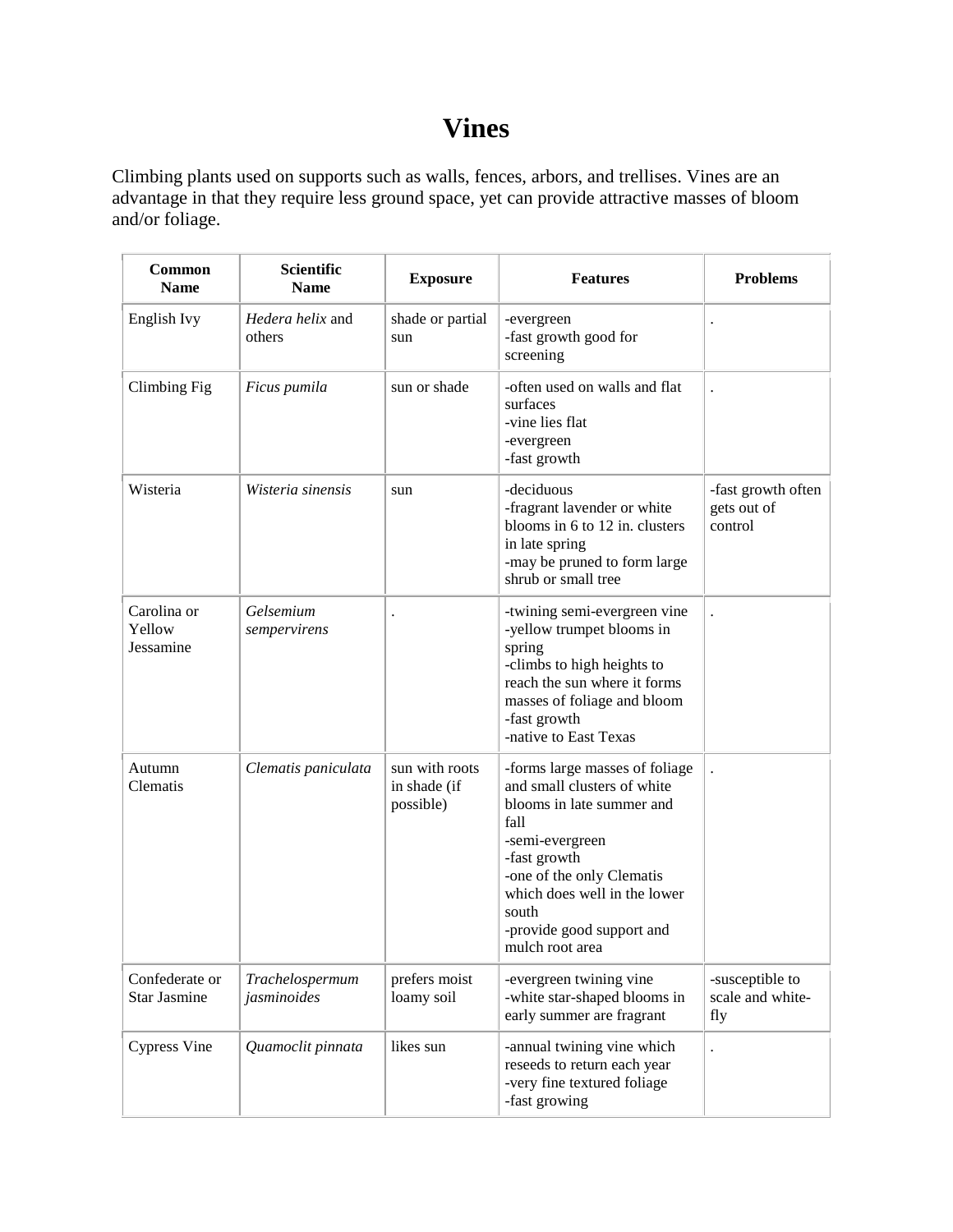|                                      |                                |                                          | -red or white small trumpet<br>blooms in summer                                                                                                                                                                                  |                                                                        |
|--------------------------------------|--------------------------------|------------------------------------------|----------------------------------------------------------------------------------------------------------------------------------------------------------------------------------------------------------------------------------|------------------------------------------------------------------------|
| Potato Vine                          | <i>Dioscerea</i>               | prefers sun                              | -grown for foliage effect<br>-fast growth                                                                                                                                                                                        | -dies in winter to<br>return in spring                                 |
| Fatshedra                            | Fatshedra lizei                | shade or partial<br>sun (prefers<br>sun) | -a cross between Fatsia and<br>English Ivy<br>-hardy evergreen<br>-leaning type vine<br>-large coarse textured leaves<br>-fast growth                                                                                            | $\ddot{\phantom{0}}$                                                   |
| Rosa De<br>Montana, Coral<br>Vine    | Antigonon leptopus             | $\ddot{\phantom{0}}$                     | -very vigorous late summer<br>blooming vine<br>-vivid pink clusters on yellow-<br>green foliage<br>-will climb to 30 ft. in one<br>growing season                                                                                | -dies in winter to<br>return in spring                                 |
| Evergreen<br>Smilax                  | Smilax lanceolata              | $\ddot{\phantom{0}}$                     | -very rugged evergreen vine<br>-grown for foliage effect<br>-spreads by underground<br>tubers                                                                                                                                    | ٠                                                                      |
| Virginia<br>Creeper                  | Parthenocissus<br>quinquefolia |                                          | -fast growing deciduous vine<br>-shows rich, red fall color<br>-clings to walls or trellis<br>-easy culture<br>-native to North and East<br>Texas                                                                                |                                                                        |
| Snailseed or<br><b>Moonseed Vine</b> |                                | $\ddot{\phantom{0}}$                     | -delicate native vine of North<br>and East Texas<br>-deciduous<br>-displays clusters of rich, red<br>berries in fall and early winter                                                                                            | $\cdot$                                                                |
| Common<br>Trumpet<br>Creeper         | Campsis radicans               | demands sun                              | -clinging vine which grows to<br>great heights<br>-deciduous<br>-displays large orange-red<br>trumpets of blooms<br>throughout summer<br>-easy and fast growth<br>-native to most of Texas<br>-"Madam Galen" improved<br>variety |                                                                        |
| Hyacinth Bean                        | Dolichos lablab                |                                          | -non-woody twining vine<br>-purple foliage, pinkish-<br>lavender blooms in summer<br>and fall<br>-purple seed pods in the fall<br>-very fast growing                                                                             | -freezes back in<br>winter to return<br>in spring<br>-not a dense vine |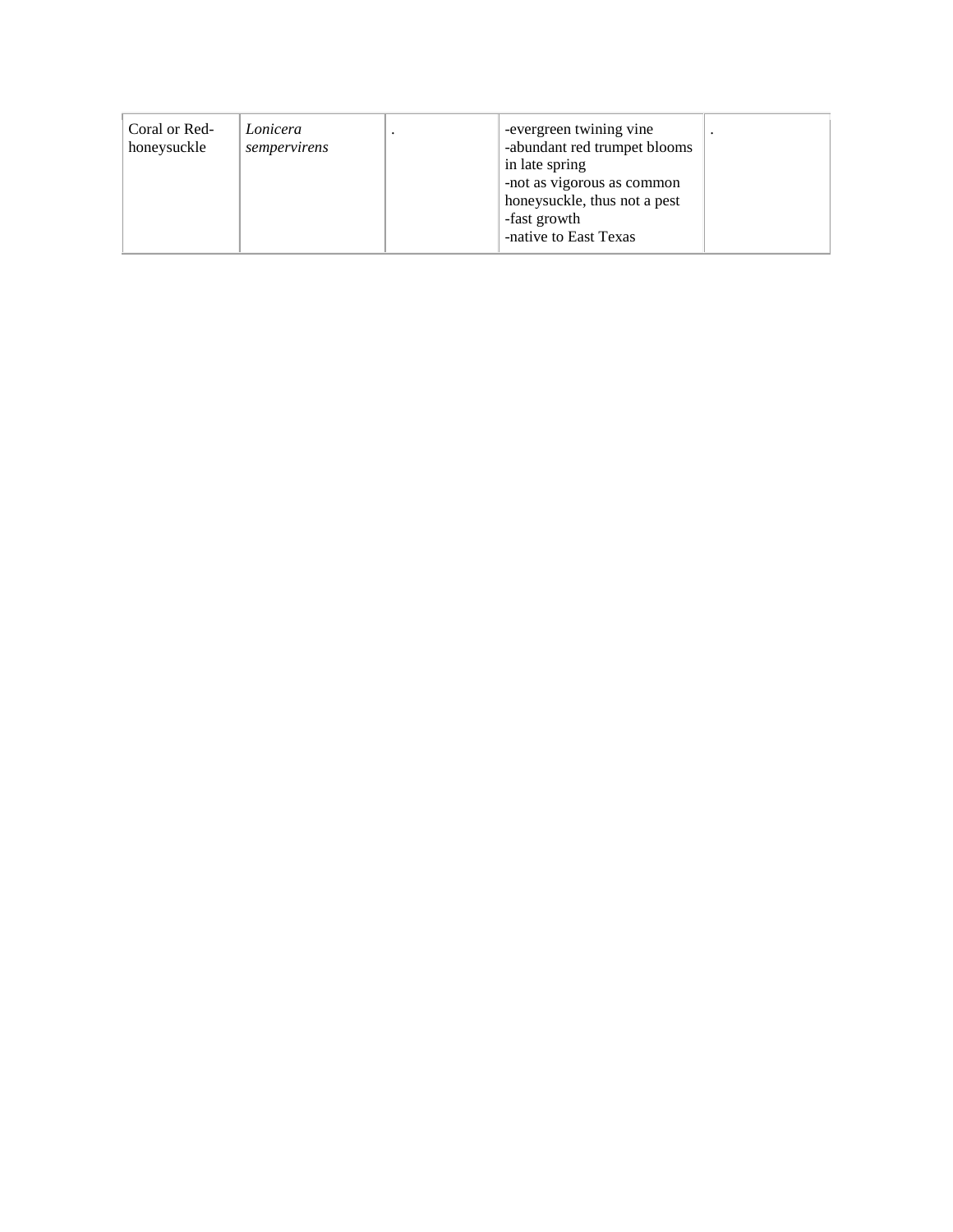## **Small Shrubs**

In recent years, plant breeders have introduced many new and outstanding small or dwarf shrubs. Modern landscapes call for these plants which maintain a small dwarf-like effect. Normally, a dwarf plant is one that generally does not exceed three feet in ultimate height. Most dwarf plants are adaptable to planter boxes and tub plantings, or in restricted areas.

| Common<br><b>Name</b>          | <b>Scientific</b><br><b>Name</b> | <b>Size</b>            | <b>Exposure</b>                                                                 | <b>Features</b>                                                                                             | <b>Problems</b>                                |
|--------------------------------|----------------------------------|------------------------|---------------------------------------------------------------------------------|-------------------------------------------------------------------------------------------------------------|------------------------------------------------|
| Dwarf Yaupon                   | Ilex vomitoria<br>nana           | $2$ ft. $x$<br>2 ft.   | sun or shade                                                                    | -fine textured evergreen<br>-does not produce berries<br>-medium to slow rate of<br>growth                  |                                                |
| Dwarf Bamboo                   | Bambusa sasa<br>pygara           | $1$ ft.                | sun or shade                                                                    | -evergreen<br>-spreading clumps<br>-winter hardy                                                            |                                                |
| Dwarf Purple-<br>leaf Barberry | <b>Berberis</b>                  | $1$ ft. $x$<br>$1$ ft. | sun (for good<br>color)                                                         | -medium rate of growth                                                                                      |                                                |
| Dwarf Sasanqua                 | Camellia<br>sasanqua             |                        | -semi- or partial<br>shade (but will<br>grow in full sun)<br>-prefers acid soil | -many good varieties<br>-fall and winter<br>flowering                                                       |                                                |
| <b>Holly Fern</b>              | Cyrtomium<br>falcatum            | 18 in.                 | -shade<br>-cool, well-drained<br>soil                                           | -hardy evergreen fern<br>-slow growth<br>-very good pot plant                                               |                                                |
| <b>Dwarf Junipers</b>          | Several<br>varieties             |                        | -sun<br>-well-drained soil                                                      | -low and compact<br>-attractive blue to silver<br>foliage<br>-fine texture                                  | -susceptible to<br>spider mites and<br>bagworm |
| Lantana                        | Several<br>varieties             | $\ddot{\phantom{a}}$   | sun                                                                             | -summer flowering<br>-yellow, orange, pink or<br>white blossoms<br>depending on variety<br>-fast growth     | -winter kills but<br>returns in spring         |
| Dwarf<br>Pomegranate           | Punica<br>granatum nana          | $3-4$ ft.              | $\ddot{\phantom{0}}$                                                            | -deciduous shrub<br>-fine texture<br>-small orange blooms in<br>summer<br>-medium to slow rate of<br>growth |                                                |
| Aspidistra                     | Aspidistra<br>elatior            | 2 ft.                  | prefers shade                                                                   | -leafy evergreen<br>-very rugged<br>-slow rate of growth                                                    | -winter kills but<br>will return               |
| Dwarf or<br>Kurume Azaleas     | Azalea obtusum                   | $2-3$ ft.              | -prefers shade<br>-acid soil                                                    | -many varieties<br>-slow growing evergreen                                                                  |                                                |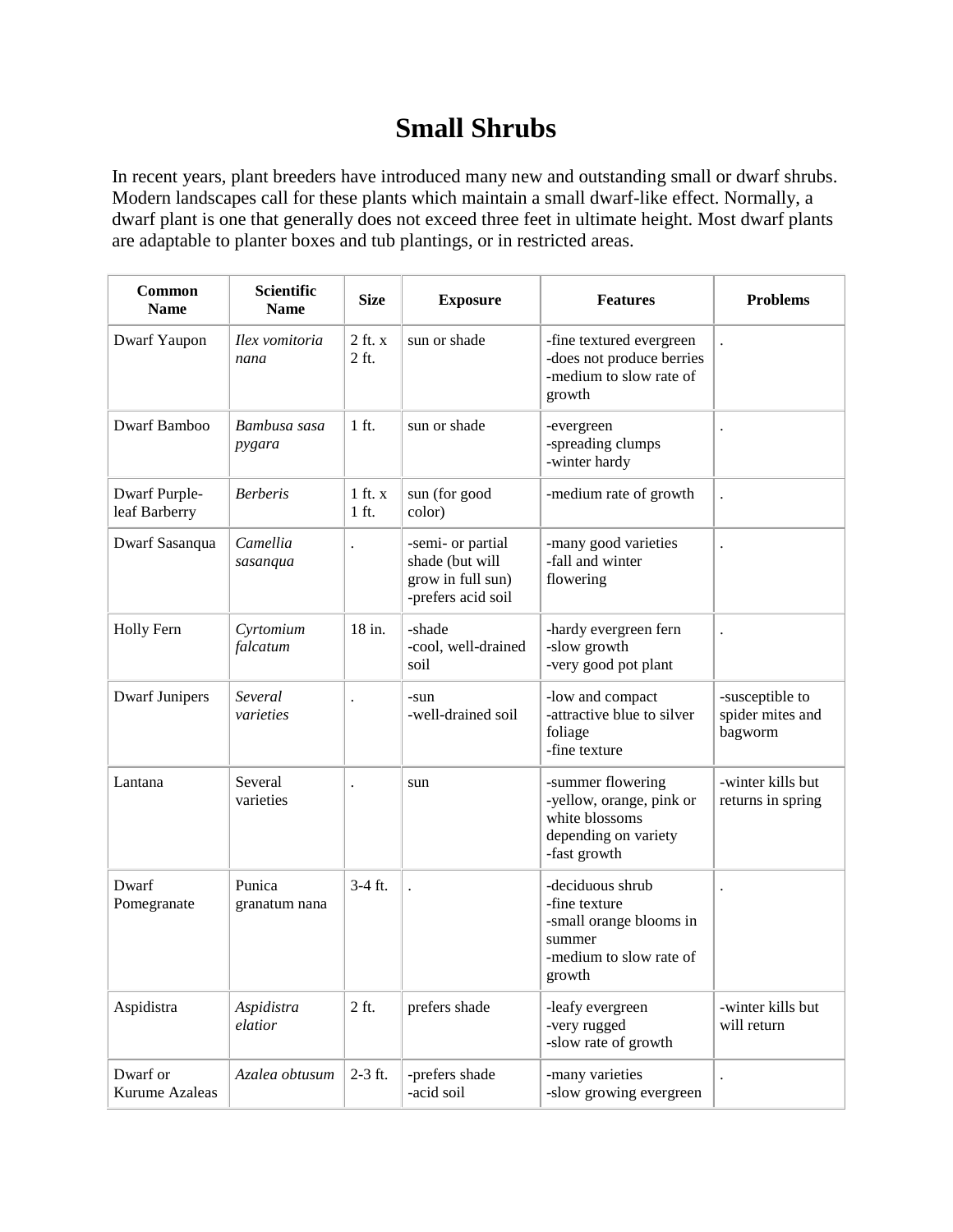|                               |                                |                           |                                                     | -spring flowering of<br>pink, white, red and<br>salmon flowers<br>-mulch to protect shallow<br>roots<br>-must have loose organic<br>soil |                                                            |
|-------------------------------|--------------------------------|---------------------------|-----------------------------------------------------|------------------------------------------------------------------------------------------------------------------------------------------|------------------------------------------------------------|
| Boxwood                       | <b>Buxus</b>                   | $2-3$ ft.                 | sun or shade                                        | -slow growing evergreen<br>-will take severe clipping<br>and pruning                                                                     | -susceptible to<br>nematodes                               |
| Cycad or Sago<br>Palm         | Cycas revoluta                 | 3-4 ft.<br>$x$ 3-4<br>ft. | sun or shade (best<br>in protected shaded<br>areas) | -evergreen<br>-very slow growing                                                                                                         | -not completely<br>winter hardy<br>-may need<br>protection |
| Leather-leaf<br>Mahonia       | Mahonia bealii                 | $3-4$ ft.                 | shade                                               | -evergreen<br>-very slow growth<br>-clusters of yellow<br>spiked blooms in fall<br>-bluish-purple berries in<br>February or early spring |                                                            |
| Dwarf Nandina                 | Nandina<br>domestica           | $\ddot{\phantom{0}}$      | sun or shade                                        | -low, compact evergreen<br>-rich fall color<br>-easy, slow growing                                                                       |                                                            |
| Dwarf<br>Pyracantha           | Pyracantha<br>"Tiny Tim"       | 3 ft.                     |                                                     | -compact evergreen<br>which is not as thorny as<br>large Pyracantha<br>-rich red-orange berries<br>in late fall until early<br>spring    |                                                            |
| Indian or Yeddo<br>Hawthorne  | Raphiolepis<br>umbellata ovata |                           | sun or shade                                        | -many varieties<br>-slow growing evergreen<br>-clusters of soft pink,<br>white, or bright pink<br>blooms in late spring                  |                                                            |
| Fatsia                        | Fatsia japonica                | $3-4$ ft.                 | shade                                               | -coarse textured tropical<br>evergreen<br>-medium-slow rate of<br>growth                                                                 | -may get scale<br>insects                                  |
| Dwarf Yucca                   | Yucca<br>filamentosa           | 2 ft.                     | sun or shade                                        | -waxy-white blooms on<br>long stock in late spring<br>into summer                                                                        |                                                            |
| <b>Dwarf Chinese</b><br>Holly | Ilex cornuta<br>"Rotunda"      | 3 ft.                     | sun or shade                                        | -dense evergreen<br>-medium-slow rate of<br>growth<br>-no berries                                                                        |                                                            |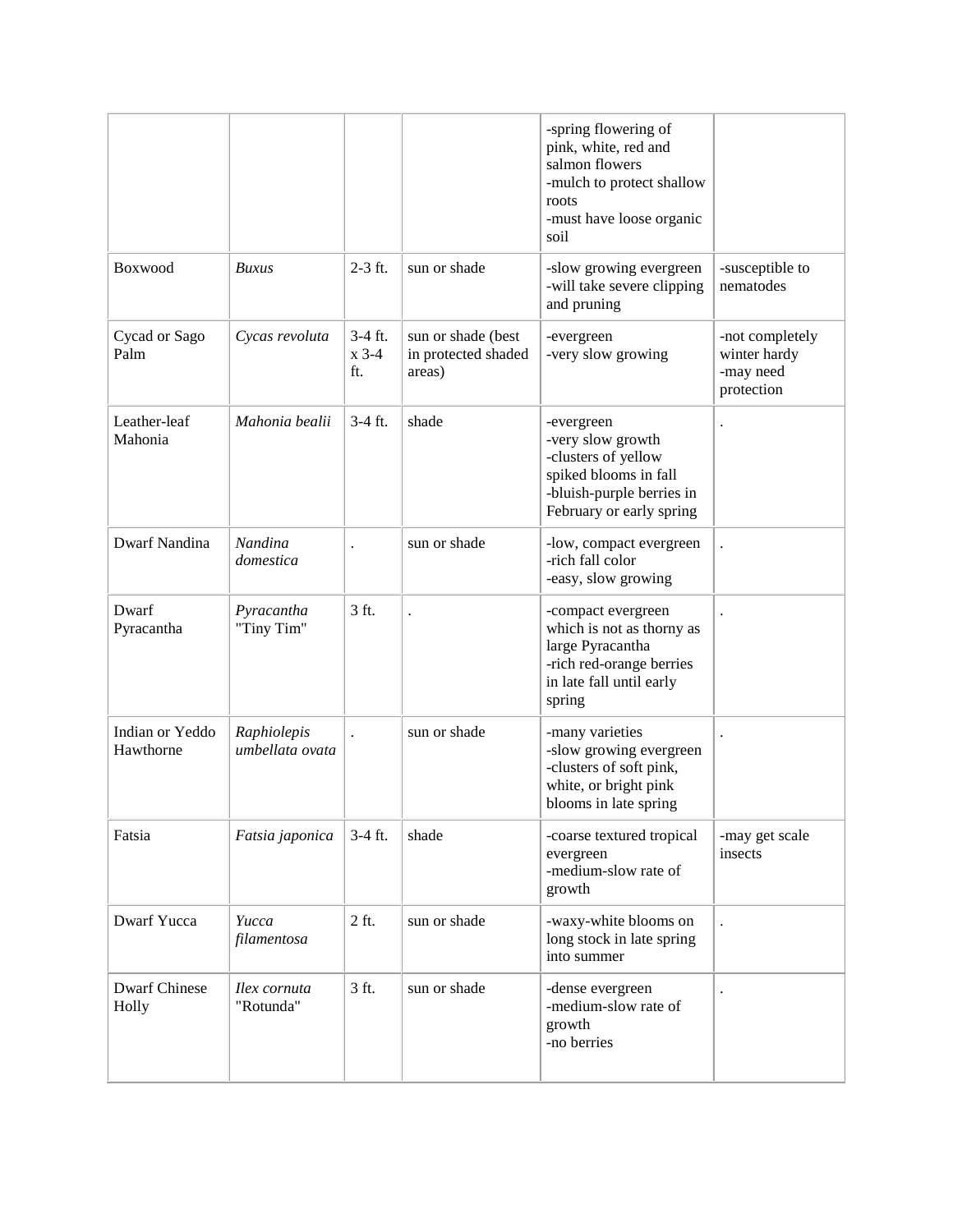| Dwarf Holly                    | Ilex cornuta<br>rotendifolia      | $\bullet$ | $\ddot{\phantom{a}}$ | -very dwarf and compact                                                                                                     |  |
|--------------------------------|-----------------------------------|-----------|----------------------|-----------------------------------------------------------------------------------------------------------------------------|--|
| Aucuba                         | Aucuba<br>japonica                | $2-3$ ft. | shade                | -slow growing evergreen<br>-variegated varieties<br>-sometimes called "Gold<br>Dust" plant                                  |  |
| Purple Japanese<br>Honeysuckle | Lonicera<br>japonica<br>chinensis | $2-3$ ft. | sun or partial shade | -mounding type<br>evergreen shrub<br>-fragrant honeysuckle<br>blooms in late spring<br>-purple winter color<br>-fast growth |  |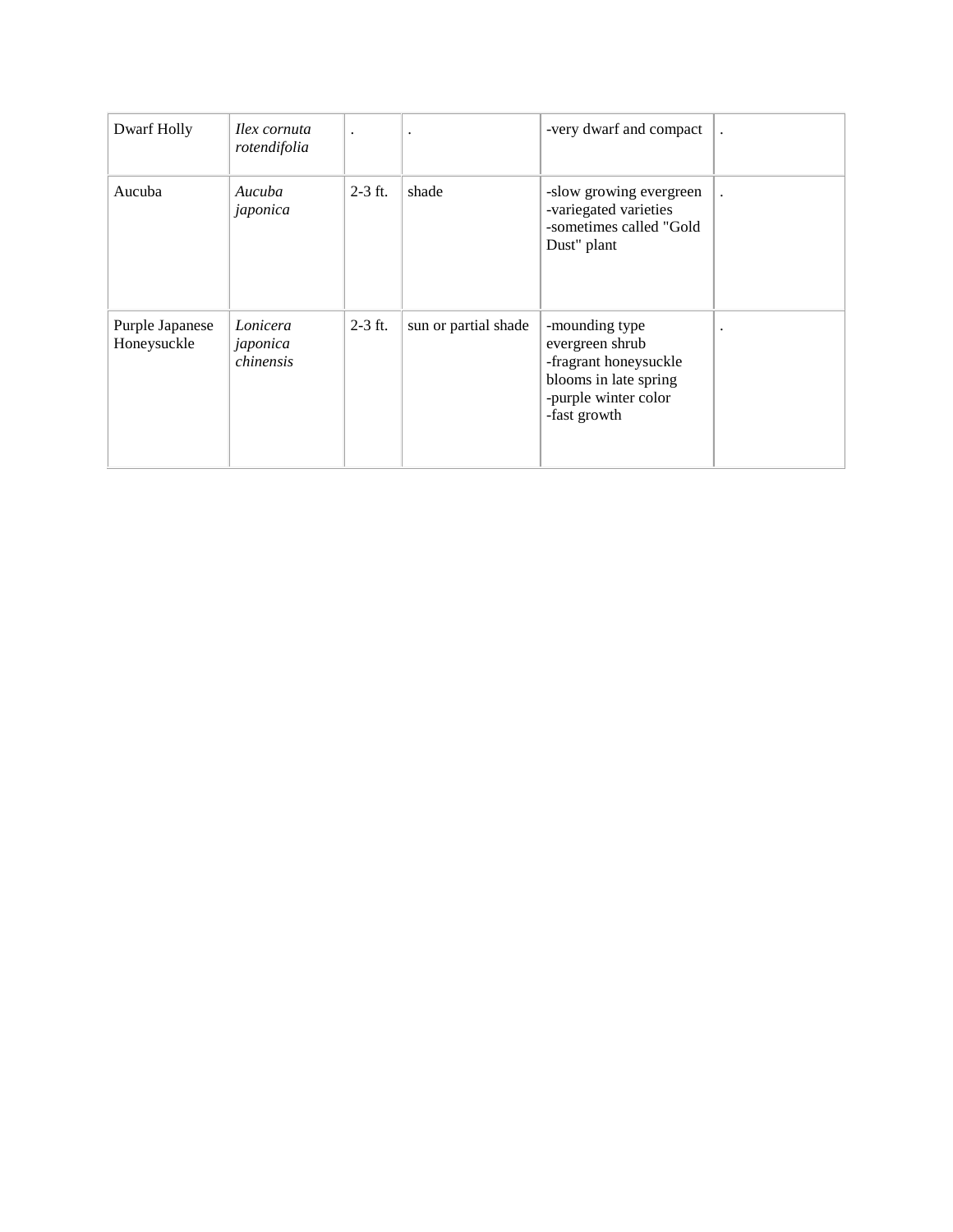## **Medium to Large Shrubs**

The selection and placement of these shrubs in the landscape will depend on their ultimate size and upon the plant's use in the landscape. For example, a shrub for screening should be 5 to 6 feet high and evergreen to provide a year-round screen; whereas, a medium sized shrub of 3 to 4 feet may be selected as a base planting to flank a bare wall of the home.

| <b>Common</b><br><b>Name</b> | <b>Scientific</b><br><b>Name</b>    | <b>Size</b><br>(height<br>$\mathbf X$<br>width) | <b>Culture</b>                                                                           | <b>Features</b>                                                                                                                                                                       | <b>Problems</b>                                                                                                                            |
|------------------------------|-------------------------------------|-------------------------------------------------|------------------------------------------------------------------------------------------|---------------------------------------------------------------------------------------------------------------------------------------------------------------------------------------|--------------------------------------------------------------------------------------------------------------------------------------------|
| Abelia                       | Abelia<br>grandiflora               | 4-5 ft. $x$<br>$3-4$ ft.                        | sun or semi-<br>shade                                                                    | -fast growing evergreen<br>-pale pink to white, small<br>tubular blooms May-<br>0ctober<br>-glossy green foliage<br>-makes compact shrub<br>when pruned                               | -straggly looking<br>if unpruned                                                                                                           |
| Althea, Rose<br>of Sharon    | <b>Hibiscus</b><br>syriacus         | $6-8$ ft. x<br>4-5 ft.                          | -sun or semi-<br>shade<br>-prefers alkaline<br>soil<br>-some moisture                    | -fast growing deciduous<br>shrub<br>-white, pink, lavender to<br>rose, single or double<br>bloom in late spring and<br>summer<br>-well-pruned hedge if<br>maintained at 4-5 ft.       | -gets scale insect                                                                                                                         |
| Indian Azalea                | Azalea indica                       | $4-6$ ft. x<br>$4-6$ ft.                        | -sun or shade<br>-loose, well-<br>drained acid soil<br>-mulch to<br>preserve<br>moisture | -medium-fast growing<br>evergreen<br>-pink, rosy purple, salmon,<br>white or orange blooms in<br>late Feb. and March<br>-"Formosa"-most hardy;<br>"Pride of Mobile"-more<br>spreading | -gets flower and<br>leaf blight and<br>scale<br>-slight freeze<br>damage                                                                   |
| Bamboo                       | <b>Bambusa</b>                      | $6 - 8$ ft.                                     | -sun or shade<br>-likes moisture                                                         | -fast growing, dense<br>evergreen                                                                                                                                                     | -often killed back<br>by cold to return<br>in spring<br>-objectionable<br>root system<br>-must be<br>controlled because<br>of root runners |
| Barberry                     | <b>Berberis</b><br><i>Thunbergi</i> | 4-5 ft. x<br>$4-5$ ft.                          | -sun<br>-good drainage                                                                   | -medium growing semi-<br>evergreen<br>-fine textured low, compact<br>hedge<br>-"Atropurpureum"-purple<br>variety                                                                      |                                                                                                                                            |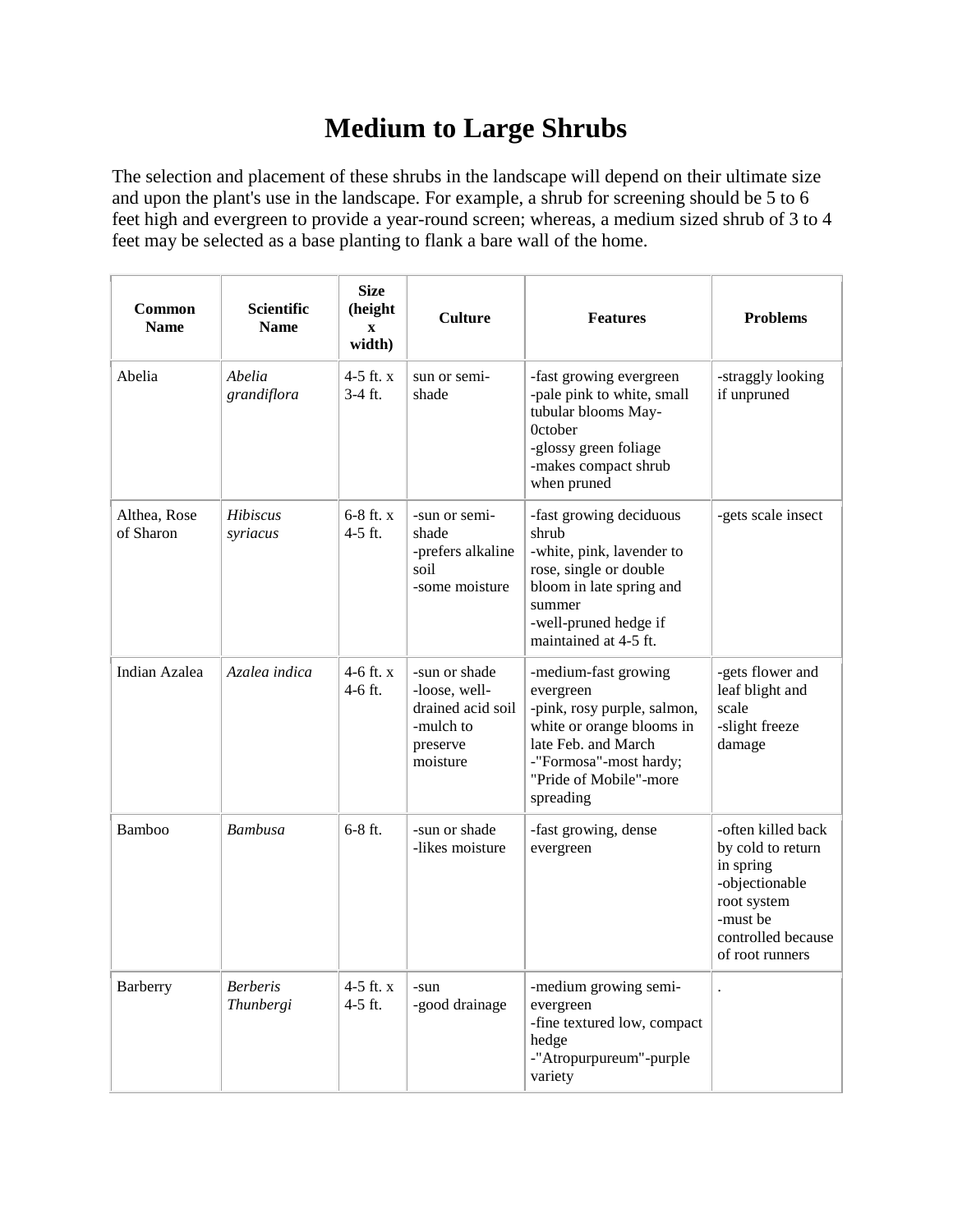| <b>Bottle Brush</b>               | Callistemon<br>rigidus   | 4-5 ft. $x$<br>4-5 ft.        | -sun<br>-needs little<br>pruning                                                      | -slow growing evergreen<br>-spikes or bright orange<br>and red flowers in March<br>and scattered throughout<br>summer<br>-"Lancelate"-tall variety                                                                                  | -damaged by<br>severe cold, but<br>comes back |
|-----------------------------------|--------------------------|-------------------------------|---------------------------------------------------------------------------------------|-------------------------------------------------------------------------------------------------------------------------------------------------------------------------------------------------------------------------------------|-----------------------------------------------|
| Cherry Laurel                     | Prunus<br>caroliniana    | 25-30 ft.<br>x 18-20<br>ft.   | -easy                                                                                 | -fast growing evergreen<br>-long clusters of small<br>white flowers in early<br>spring<br>-makes excellent tall,<br>narrow hedge<br>-may be pruned severely                                                                         |                                               |
| Cleyera                           | Cleyera<br>Japonica      | $5-7$ ft. $x$<br>2 ft.        | -sun or shade                                                                         | -medium growing<br>evergreen<br>-small white fragrant<br>blooms in late spring-<br>summer<br>-waxy, purple-cast foliage<br>-sparse shrub good for<br>narrow, upright plantings                                                      |                                               |
| Eleagnus,<br><b>Russian Olive</b> | Eleagnus<br>augustifolia | 8-10 ft.<br>$x 8-10$<br>ft.   | -sun or shade<br>-requires room<br>to grow<br>-more attractive<br>when well<br>pruned | -medium-slow growing<br>evergreen<br>-small, fragrant silver white<br>flowers in axis of leaf in<br>April-May<br>-may be used on a bank or<br>incline<br>-graceful, hanging<br>character                                            |                                               |
| Chinese<br>Eleagnus               | Eleagnus<br>Pungens      | $15$ ft. $x$<br>15 ft.        | -sun or shade<br>-easy culture<br>-more attractive<br>when kept well<br>pruned        | -fast growing evergreen<br>-small, fragrant white<br>flowers in summer<br>-leaves edged with yellow<br>and white                                                                                                                    |                                               |
| Euonymus                          | Euonymus<br>japonicus    | $6-8$ ft. $x$<br>2 ft.        | -easy culture                                                                         | -fast growing evergreen<br>-variegated varieties with<br>yellow or white markings<br>-good for tall, upright,<br>narrow planting                                                                                                    | -gets scale insects                           |
| Flowering<br>Pomegranate          | Punica<br>granatum       | $12-15$ ft.<br>x 12-15<br>ft. | -prefers sun<br>-ample growing<br>room                                                | -medium-slow growing<br>semi-evergreen<br>-bright orange flowers with<br>fleshy petioles<br>-very showy in late spring<br>and early summer<br>-shiny green, rather sparse<br>foliage<br>-attractive copper new<br>foliage in spring |                                               |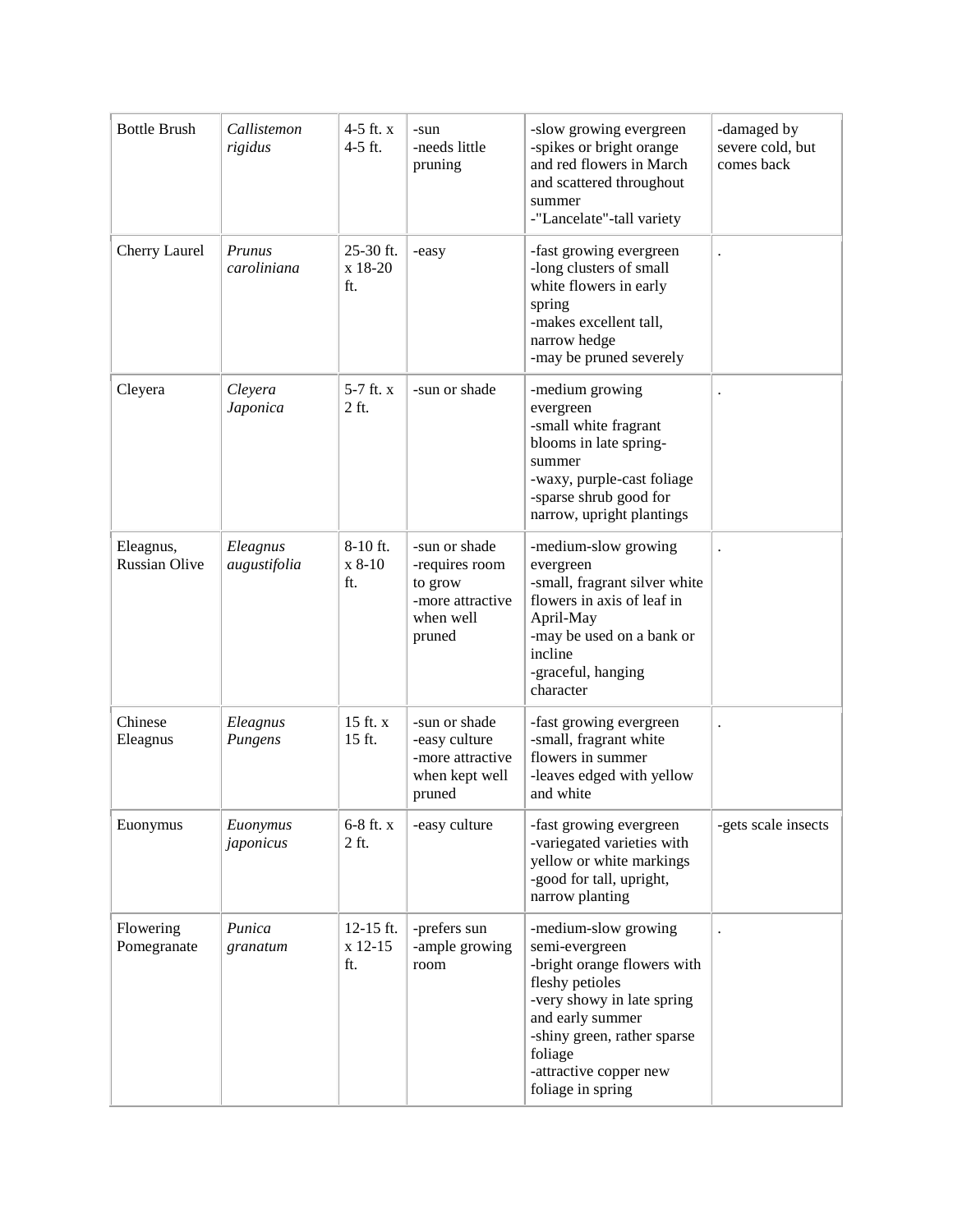| Cape Jasmine<br>Gardenia    | Gardenia<br>jasminoides               | 5-7 ft. x<br>5-7 ft.         | -sun or shade<br>-acid soil<br>-needs mulch       | -medium-fast growing<br>evergreen<br>-very fragrant, white waxy<br>flowers May-June and<br>scattered throughout<br>summer                                                                                  | -gets scale, white<br>fly and sooty<br>mold<br>-some winter<br>damage during<br>severe cold |
|-----------------------------|---------------------------------------|------------------------------|---------------------------------------------------|------------------------------------------------------------------------------------------------------------------------------------------------------------------------------------------------------------|---------------------------------------------------------------------------------------------|
| <b>Burford Holly</b>        | Ilex cornuta<br>"Burfordii"           | $10-15$ ft.<br>x 8-10<br>ft. | -sun or shade<br>-acid soil                       | -medium growing<br>evergreen<br>-large red berries fall-<br>winter<br>-sexes are separate-males<br>have no berries                                                                                         |                                                                                             |
| Japanese<br>Quince          | Chaenomeles<br>lagenaria              | $4-6$ ft. $x$<br>4-6 ft.     | -sun or shade<br>(best in sun)                    | -fast growing deciduous<br>shrub<br>-red, white, pink, orange<br>blooms in early spring<br>(Feb.)<br>-blooms appear before<br>foliage<br>-careful and select pruning<br>needed                             |                                                                                             |
| Japanese Yew                | Podocarpus<br>macrophylla<br>maki     | $10-12$ ft.<br>x 2-3 ft.     | -sun or shade<br>-prunes to a neat<br>dense shrub | -slow growing evergreen<br>-purple-gray fruit in late<br>summer and fall<br>-good for narrow upright<br>plantings<br>-"nagi"-erect and formal;<br>"elongata"-flopping,<br>weeping foliage and<br>character |                                                                                             |
| Pfitzer's<br>Juniper        | Juniperus<br>chinensis<br>pfitzeriana | 4-5 ft. x<br>$6-8$ ft.       | -prefers sun<br>-good drainage                    | -medium-fast growing<br>evergreen<br>-horizontal growth                                                                                                                                                    | -gets red spider<br>and bagworm<br>insects                                                  |
| Common<br>Juniper           | Juniperus<br>communis                 | 3 ft. x 6<br>ft.             | -sun<br>-good drainage                            | -medium-slow growing<br>evergreen<br>-use for low hedge                                                                                                                                                    | -gets red spider<br>and bagworm                                                             |
| Sylvesia<br>Juniper         | Juniperus<br>sylvestris               | 15-20 ft.<br>x 5 ft.         | -needs sun<br>-good drainage                      | -medium-slow growing<br>evergreen<br>-good for tall dense hedge                                                                                                                                            | -gets bagworm,<br>red spider and rust<br>disease                                            |
| <b>Blue Vase</b><br>Juniper | Juniperus<br>chinensis "Blue<br>Vase  | 12-15 ft.<br>x 8-10<br>ft.   | -sun<br>-good drainage                            | -fast growing evergeen<br>-good tall dense hedge                                                                                                                                                           | -gets red spider<br>and bagworms                                                            |
| Primrose<br>Jasmine         | <b>Jasminum</b><br>primulinum         | $6-8$ ft. $x$<br>$6-8$ ft.   | -prefers sun                                      | -fast growing evergreen<br>-fragrant, yellow flowers in<br>late spring and through<br>summer<br>-makes a large rounded<br>mound<br>-good for ditch banks                                                   |                                                                                             |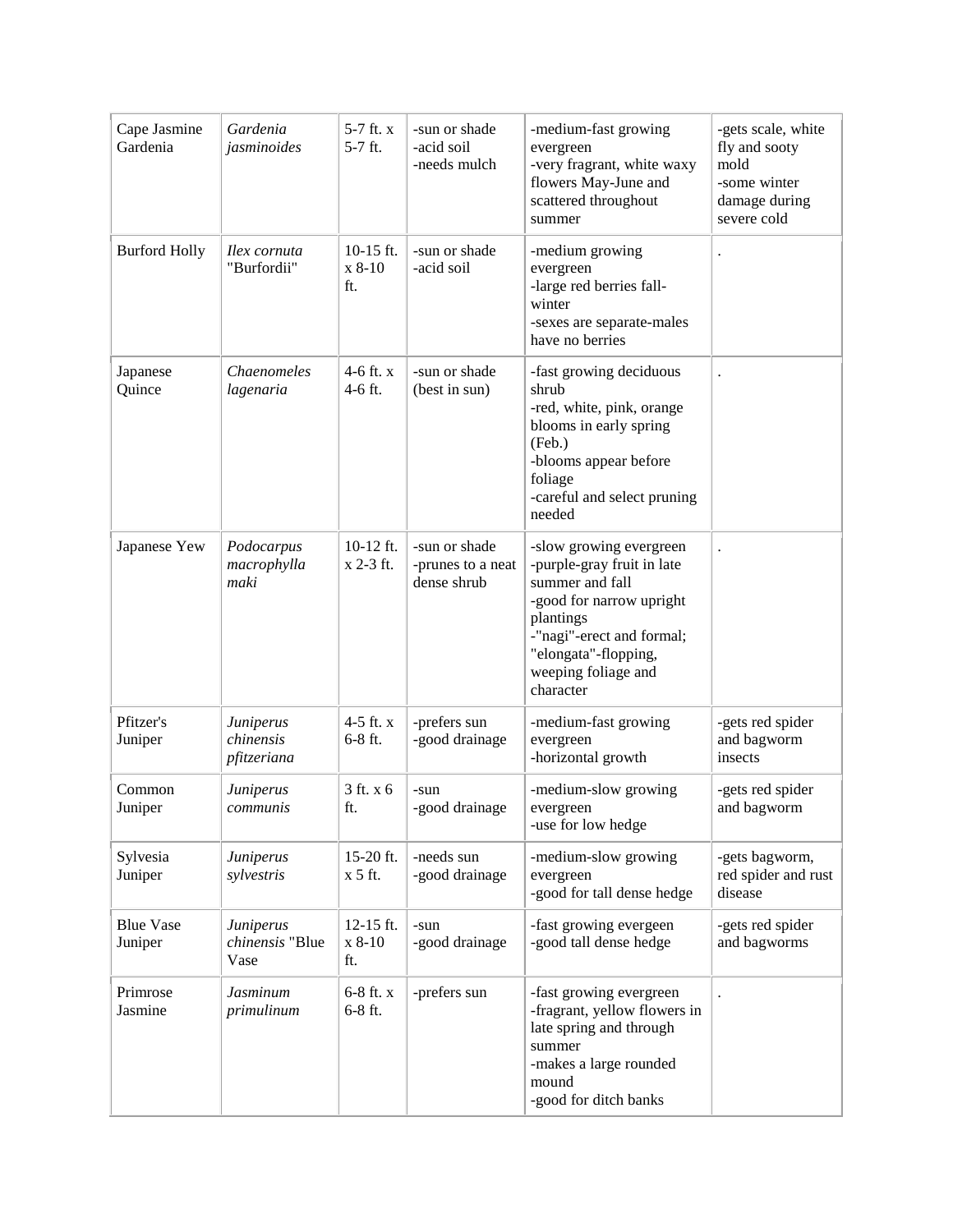| Ligustrum                  | Ligustrum<br>japonicum     | 15 ft. x<br>15 ft.            | -sun or shade                                               | -fast growing evergreen<br>-fragrant, creamy white<br>flower clusters in April-<br>May                                                                                                | -takes severe and<br>continual pruning<br>due to fast growth<br>-gets white fly<br>insects and scale |
|----------------------------|----------------------------|-------------------------------|-------------------------------------------------------------|---------------------------------------------------------------------------------------------------------------------------------------------------------------------------------------|------------------------------------------------------------------------------------------------------|
| Mock Orange                | Philadelphus<br>coronarius | 8-10 ft.<br>x 6-8 ft.         | -prefers sun                                                | -medium-fast growing<br>deciduous shrub<br>-white, 4 petal flowers with<br>yellow center on long<br>stems in April-May<br>-prunes readily                                             | -pruning destroys<br>natural form and<br>causes more<br>vigorous growth                              |
| Nandina                    | Nandina<br>domestica       | 4-5 ft.                       | -sun or shade<br>-easy culture                              | -medium-slow growing<br>evergreen<br>-white flower clusters in<br>mid-late spring<br>-red berries in fall and<br>winter<br>-good plant for a low hedge<br>for a narrow planting space |                                                                                                      |
| Oleander                   | Nerium<br>oleander         | $10-15$ ft.<br>x 10-15<br>ft. | -sun or shade<br>-will take salt<br>conditions              | -very fast growing<br>evergreen<br>-white, lavender, pink,<br>yellow, salmon and red<br>flower clusters in April-<br>May and scattered in<br>summer and fall                          | -poisonous<br>-severe winter will<br>kill to ground to<br>return in spring                           |
| Redleaf<br>Photinia        | Photinia glabra            | 12-15 ft.<br>x 9 ft.          | -must have sun                                              | -medium-fast growing<br>evergreen<br>-white flower clusters in<br>March-April<br>-bright red-wine new<br>growth when pruned                                                           | -susceptible to<br>fireblight                                                                        |
| Photinia                   | Photinia<br>serrulata      | $10-12$ ft.<br>x 10-12<br>ft. | -best in sun                                                | -medium-slow growing<br>evergreen<br>-white flower clusters in<br>spring<br>-red berries in fall-winter<br>-dense, large leafed hedge                                                 | -susceptible to<br>fireblight                                                                        |
| Pittosporum                | Pittosporum<br>tobira      | $10-12$ ft.<br>x 15-18<br>ft. | -easy culture<br>-readily pruned                            | -fast growing evergreen<br>-fragrant, cream white<br>flowers in late spring<br>-variegated green/white<br>variety<br>-may be pruned to form a<br>medium sized shrub                   | -must have ample<br>room for growth                                                                  |
| Pineapple<br>Guava, Feijoa | Feijoa<br>sellowiana       | 10-12 ft.<br>x 10-12<br>ft.   | -sun to partial<br>shade<br>-will grow in<br>dry conditions | -medium-fast growing<br>evergreen<br>-white with purple and red<br>flower cluster in summer                                                                                           |                                                                                                      |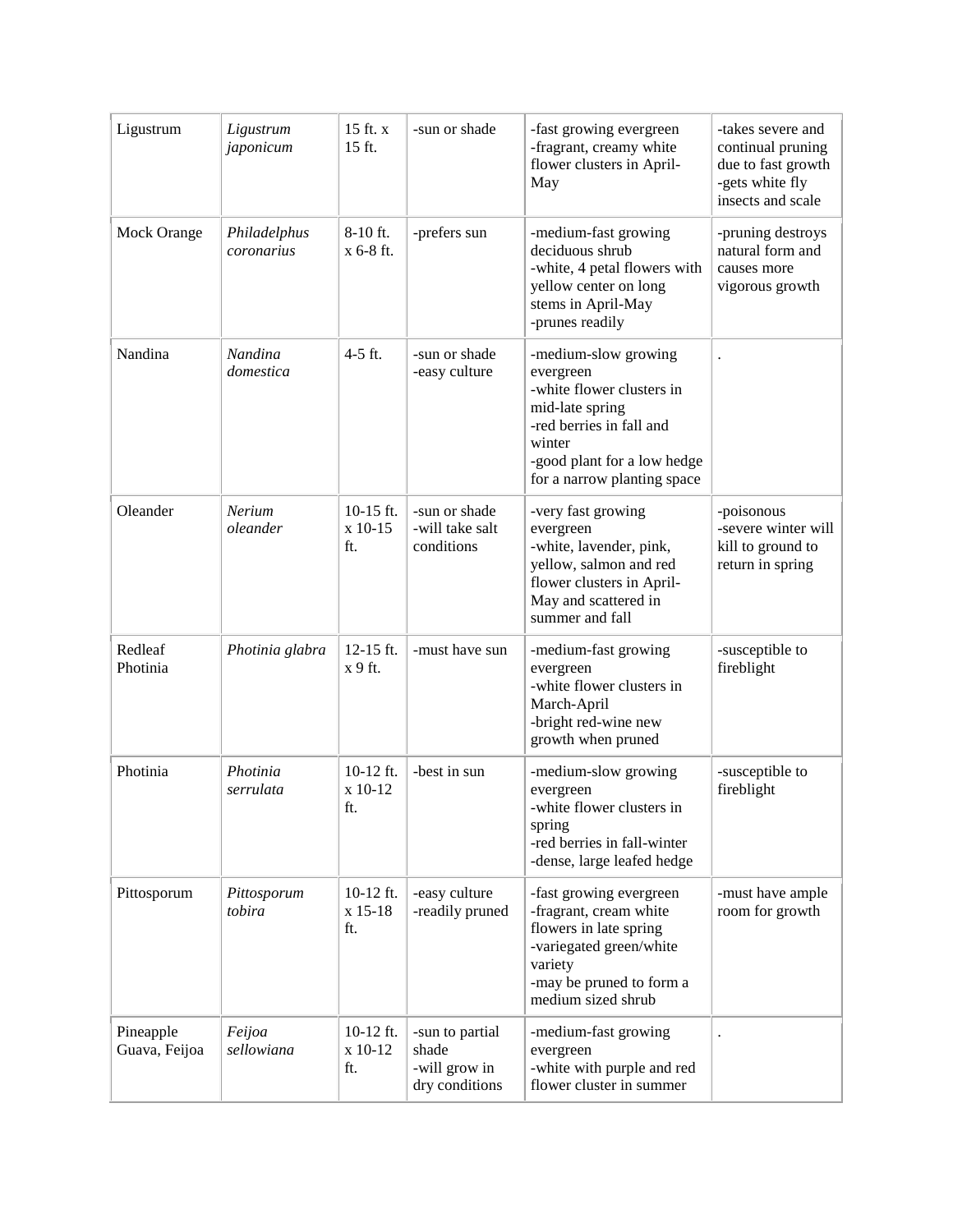|                                            |                            |                             | -must have<br>good drainage<br>-easily pruned<br>to form compact<br>planting | -attractive gray-green<br>foliage                                                                                                                                                                        |                                                                                                             |
|--------------------------------------------|----------------------------|-----------------------------|------------------------------------------------------------------------------|----------------------------------------------------------------------------------------------------------------------------------------------------------------------------------------------------------|-------------------------------------------------------------------------------------------------------------|
| Pyracantha,<br>Firethorn                   | Pyracantha<br>unnamemisis  | $10-12$ ft.<br>$x 15 + ft.$ | -sun or shade<br>-must have<br>ample growing<br>room<br>-readily pruned      | -fast growing evergreen<br>-white flower clusters in<br>April<br>-red or orange berries in<br>fall and winter                                                                                            | -thorny branches<br>make pruning<br>difficult<br>-fleshy root<br>system makes<br>transplanting<br>difficult |
| Sasanqua                                   | Camellia<br>sasanqua       | $10-15$ ft.<br>x 3-5 ft.    | -sun or shade<br>-readily pruned<br>-well-drained<br>soil                    | -medium-fast growing<br>evergreen<br>-white, pink, dark rose<br>flowers in Oct., Nov. or<br>Dec. depending on variety<br>-very attractive<br>-good dense, tall upright<br>hedge                          | -gets various scale<br>and white fly<br>insects and die-<br>back disease                                    |
| Popcorn,<br><b>Bridal Wreath</b><br>Spirea | Spirea<br>prunifolia plena | $3-5$ ft. $x$<br>$3-5$ ft.  | -sun or shade<br>-does not like<br>severe pruning                            | -medium-fast growing<br>deciduous shrub<br>-many white rose-like<br>flowers in late spring                                                                                                               | -needs cold<br>weather to bloom<br>well                                                                     |
| Reeve's Spirea                             | Spirea<br>Reevesiana       | 5-7 ft. x<br>$3-5$ ft.      | -best in sun<br>-must have<br>select pruning,<br>not severe                  | -fast growing deciduous<br>shrub<br>-showy, white flower<br>clusters in March<br>-rounded weeping<br>character often called<br><b>Bridal Wreath</b>                                                      |                                                                                                             |
| <b>Baby's Breath</b>                       | Spirea<br>thunbergi        | $3-5$ ft. $x$<br>$3-5$ ft.  | -likes sun<br>-does not<br>require severe<br>pruning                         | -fast growing deciduous<br>shrub<br>-small, dainty white<br>flowers in March-April<br>-fine textured                                                                                                     |                                                                                                             |
| Texas Sage,<br>Cenizo                      | Leucophyllum<br>frutescens | 4-6 ft. x<br>4-6 ft.        | -sun<br>-good drainage                                                       | -medium growing<br>evergreen<br>-red-wine blooms after rain<br>during spring-fall<br>-graceful, fine textured<br>plant<br>-will form a low, dense<br>hedge or border<br>-attractive blue-gray<br>foliage |                                                                                                             |
| Viburnum                                   | Viburnum<br>odoratissimum  | 12-15 ft.<br>x 12-15<br>ft. | -sun or shade<br>-good drainage                                              | -medium-fast evergreen<br>-white flower clusters in<br>March                                                                                                                                             | -requires ample<br>growing room                                                                             |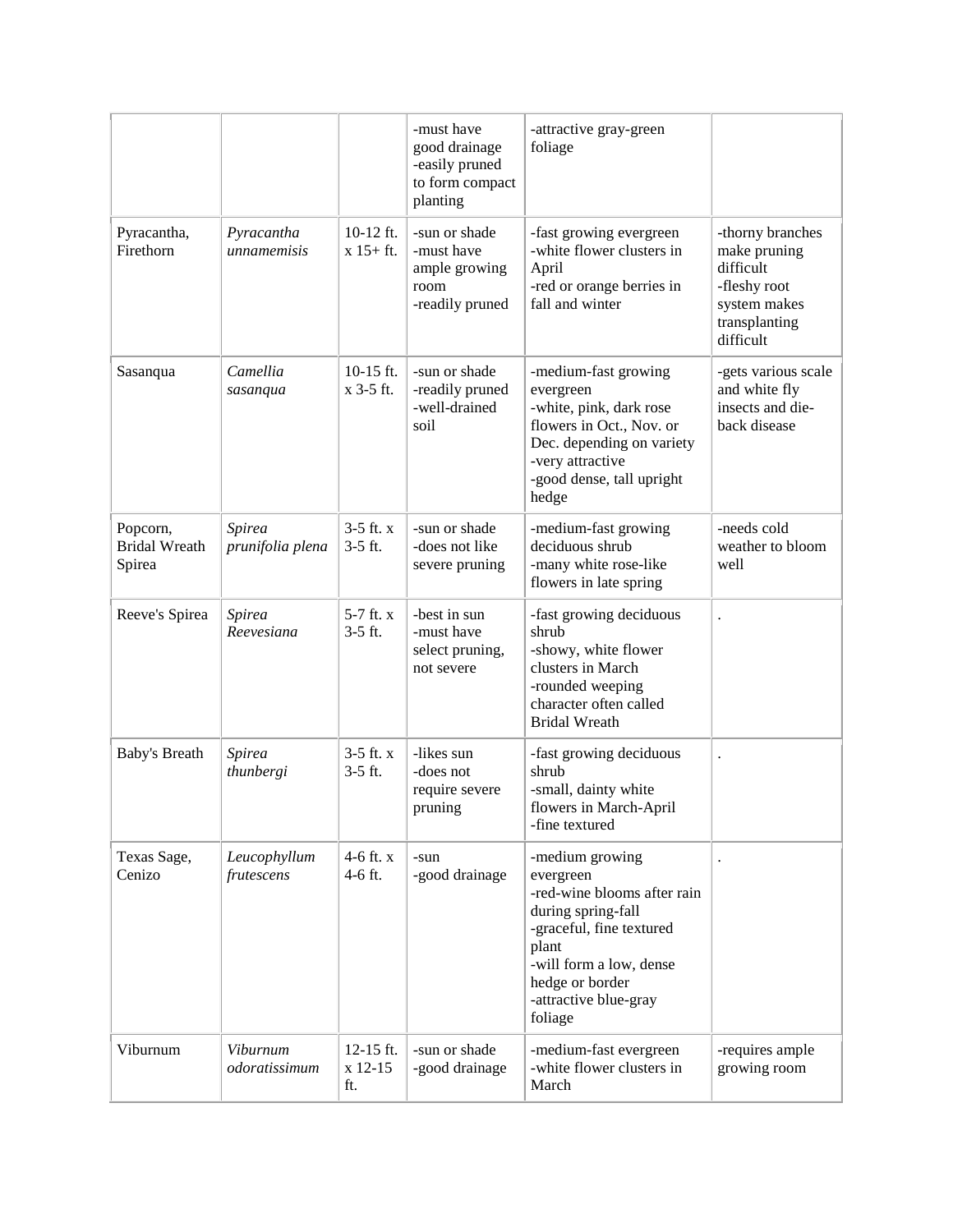| Viburnum                                   | Viburnum<br>suspensum    | $6-8$ ft. $x$<br>$6-8$ ft.    | -sun or shade<br>-good drainage                                                                                               | -medium-fast growing<br>evergreen<br>-small white flowers in<br>spring<br>-lowest growing of the<br>viburnums                              |                                                                                                     |
|--------------------------------------------|--------------------------|-------------------------------|-------------------------------------------------------------------------------------------------------------------------------|--------------------------------------------------------------------------------------------------------------------------------------------|-----------------------------------------------------------------------------------------------------|
| Viburnum                                   | Viburnum tinus           | $8-10$ ft.<br>x 4-6 ft.       | -sun or shade<br>-good drainage                                                                                               | -medium growing<br>evergreen<br>-pale white or pinkish<br>flowers in spring<br>-good for narrow upright<br>hedge                           |                                                                                                     |
| Wax Myrtle                                 | Myrica cerifera          | $12-15$ ft.<br>x 12-15<br>ft. | -sun or shade<br>-moist loose soil<br>-requires careful<br>pruning so it<br>will not be<br>leggy for<br>screening<br>purposes | -fast growing evergreen<br>-native to East Texas                                                                                           | -must have ample<br>growing room<br>-tends to become<br>leggy at base or<br>trunk                   |
| Texas<br>Mountain<br>Laurel,<br>Mescalbean | Sophora<br>secundiflora  | 8-12 ft.                      | -sun or semi-<br>shade<br>-alkaline soil                                                                                      | -slow-fast growing<br>evergreen<br>-fragrant lilac-purple<br>blooms in late spring-early<br>summer<br>-attractive foliage<br>-rugged       | -poisonous seed<br>pod in late<br>summer-fall                                                       |
| Pampus Grass                               | Cortaderia<br>selloana   | 5-6 ft. x<br>5-6 ft.          | -sun                                                                                                                          | -fast growing semi-<br>evergreen<br>-tall plumes of silver in<br>early summer-winter                                                       | -becomes messy<br>with age, not neat<br>looking                                                     |
| Banana                                     | Musa                     | $6-10$ ft.<br>x 6-8 ft.       | -sun or shade                                                                                                                 | -fast growing tropical<br>evergreen<br>-pale pink blooms hidden<br>among coarse foliage<br>-attractive foliage                             | -not winter hardy<br>but returns in<br>southern areas<br>-needs protection<br>from wind and<br>cold |
| French<br>Mulberry                         | Callicarpa<br>americana  | $4-6$ ft. x<br>4-6 ft.        | -sun or shade<br>-easy culture                                                                                                | -fast growing deciduous<br>shrub<br>-bright purple clusters of<br>berries in fall<br>-attracts birds<br>-native to North and East<br>Texas | $\ddot{\phantom{0}}$                                                                                |
| Hydrangea                                  | Hydrangea<br>macrophylla | 4-6 ft. x<br>4-6 ft.          | -best in shade in<br>northern<br>exposure<br>-moisture and<br>well-drained                                                    | -medium-fast growing<br>deciduous shrub<br>-large blue or pink flower<br>clusters in summer<br>-prune when flowers fade                    |                                                                                                     |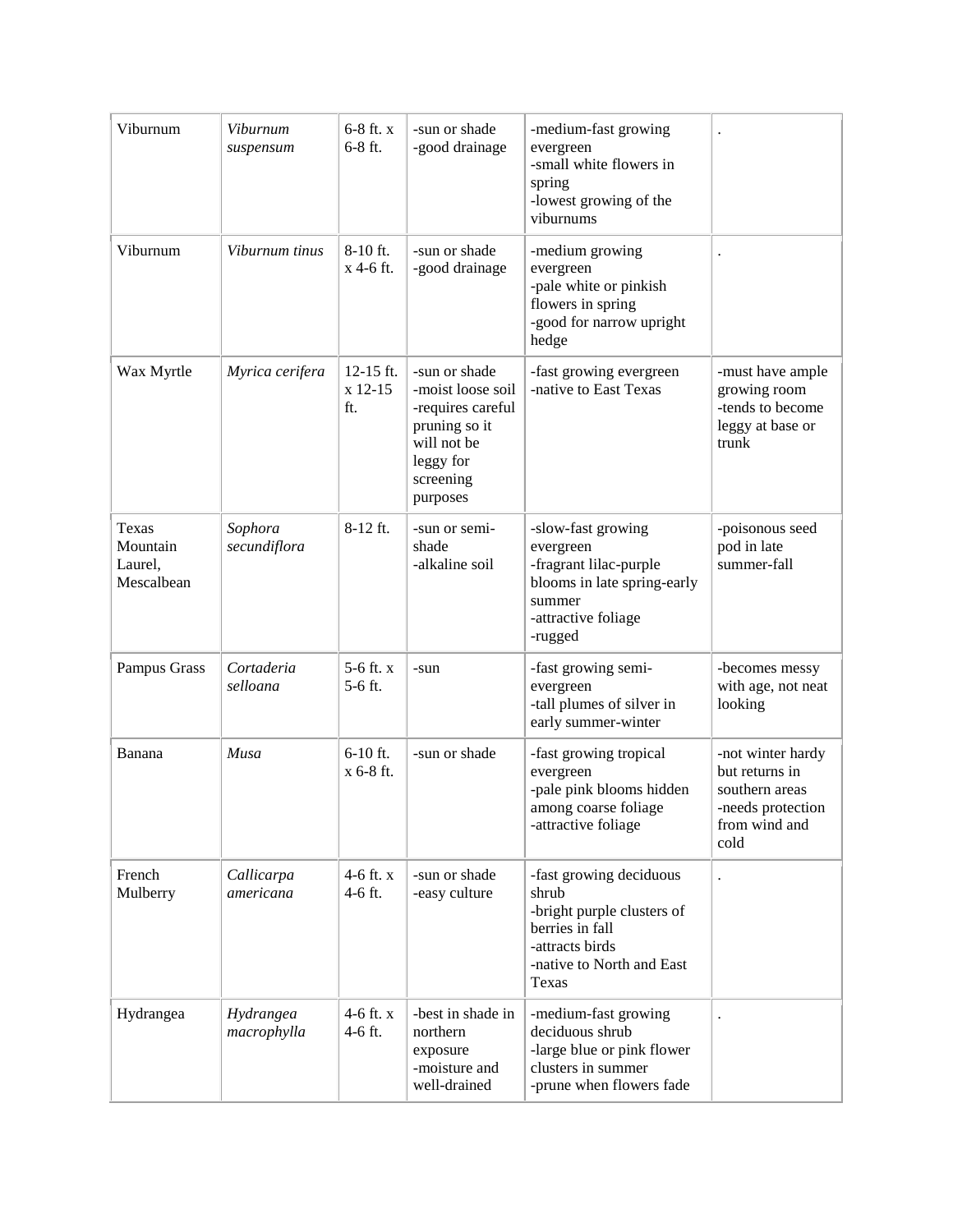|                                    |                               |                            | soil                                             | -acid soil-blue blooms;<br>alkaline soil-pink blooms                                                                                                                          |                                                                                                                                       |
|------------------------------------|-------------------------------|----------------------------|--------------------------------------------------|-------------------------------------------------------------------------------------------------------------------------------------------------------------------------------|---------------------------------------------------------------------------------------------------------------------------------------|
| Chinese Holly                      | Ilex cornuta                  | $6-8$ ft. $x$<br>$6-8$ ft. | -sun                                             | -medium growing<br>evergreen<br>-red orange berries on<br>female plants on old wood<br>in fall and winter<br>-continual pruning will<br>reduce berries<br>-dense plant        | -more spiny<br>foliage than<br><b>Burford Holly</b>                                                                                   |
| Forsythia                          | Forsythia<br>intermedia       | 4-6 ft. $x$<br>$4-6$ ft.   | -sun or semi-<br>shade                           | -fast growing deciduous<br>shrub<br>-yellow trumpet blooms in<br>early spring on bare stems<br>-long, arching, graceful<br>branches                                           |                                                                                                                                       |
| Yucca,<br>Spanish<br>Dagger        | Yucca aloifolia<br>and others | $6-8$ ft. x<br>$6-8$ ft.   | -sun or shade<br>-easy culture                   | -fast growing evergreen<br>-large terminal stalks of<br>creamy white waxy blooms<br>from early summer-fall<br>-good accent plant or tub<br>planting                           | -has needle like<br>foliage which<br>stick<br>-may need support<br>-severe cold may<br>freeze back                                    |
| <b>Chinese Rice</b><br>Paper Plant | Tetrapanax<br>papyriferus     | $6-12$ ft.                 | -sun or shade in<br>protected areas<br>-moisture | -very fast growing tropical<br>evergreen<br>-large panicles of creamy<br>white blooms in late<br>summer<br>-very attractive<br>-large foliage<br>-gives lush, tropical effect | -susceptible to<br>cold but returns in<br>spring in mild<br>areas<br>-may be difficult<br>to control due to<br>underground<br>runners |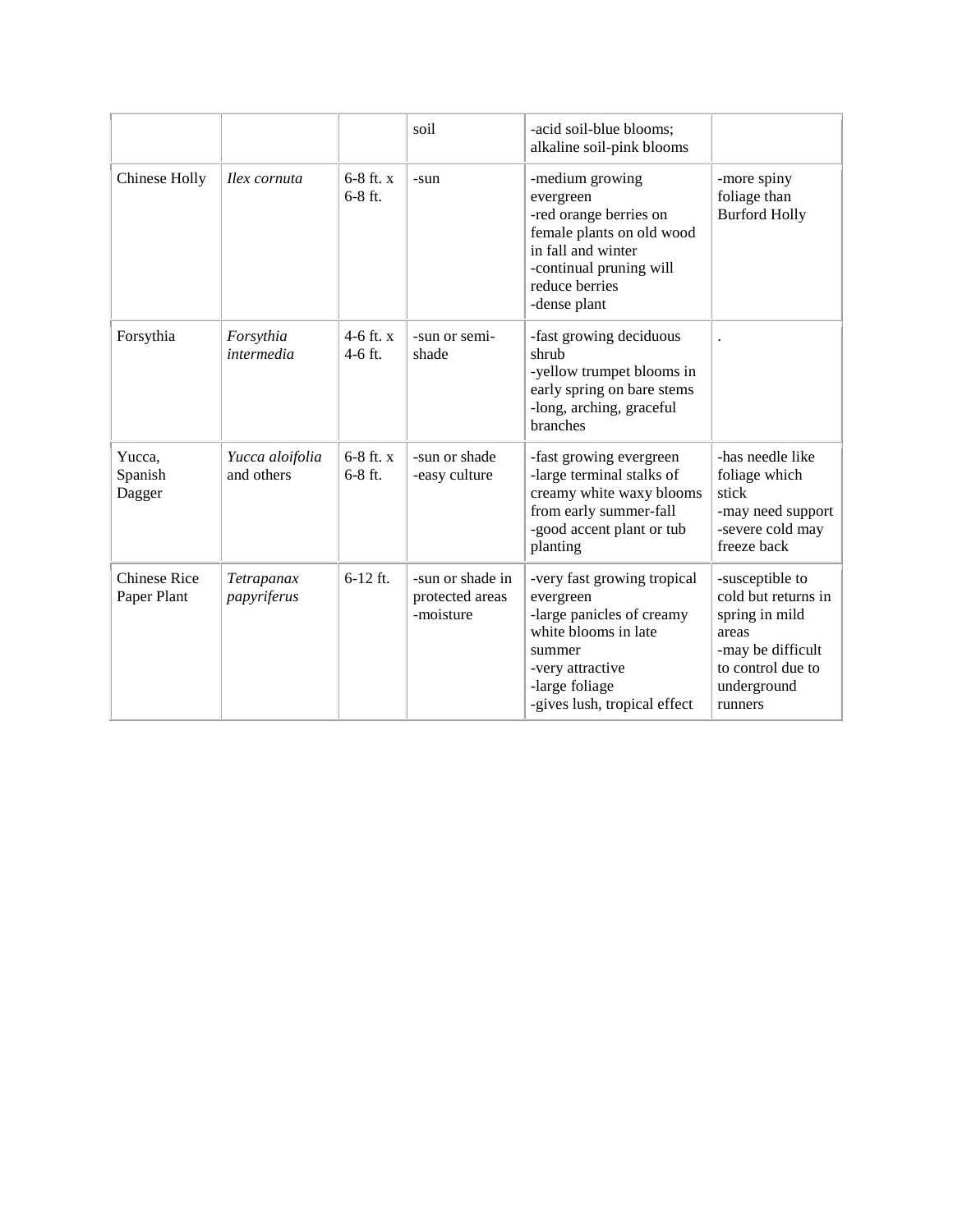## **Small Trees**

Normally we refer to small trees as those less than 25 to 30 feet in height. Many small trees are comparatively very fast growing providing the new landscape with quick shade; yet, many small trees are comparatively short-lived (15-25 years). Small trees are ideal for informal groupings as they require much less room than larger specimens. Many small trees provide major interest and accent with seasonal bloom, seed pods, and fall color, thus making excellent specimen plantings. They are best used as secondary plantings with larger trees on the homegrounds. There is no perfect tree. All have good and bad qualities.

| Common<br><b>Name</b>    | <b>Scientific</b><br><b>Name</b> | <b>Size</b>                            | <b>Features</b>                                                                                                                                                                  | <b>Problems</b>                                                                                                                                    |
|--------------------------|----------------------------------|----------------------------------------|----------------------------------------------------------------------------------------------------------------------------------------------------------------------------------|----------------------------------------------------------------------------------------------------------------------------------------------------|
| Mimosa                   | Albizzia julibrissin             | 35 ft. x 35 ft.                        | -deciduous<br>-summer blooms<br>-fast and easy growth<br>-fine texture<br>-good climbing tree for kids                                                                           | -messy with bloom,<br>seed pod and foliage<br>droppage<br>-old strains<br>susceptible to wilt<br>disease                                           |
| Redbud                   | Cercis canadensis                | 20 ft. x 20 ft.                        | -deciduous<br>-rich pink or white blooms<br>in spring before foliage<br>-yellow fall color<br>-fast growth                                                                       | -short lived (15-20<br>yrs.)<br>-demands loose,<br>organic soil<br>-susceptible to leaf<br>disease                                                 |
| Dogwood                  | Cornus florida                   | 30 ft. x 30 ft.                        | -deciduous<br>-white blooms in early<br>spring before foliage<br>-medium fast rate of growth<br>-interesting branching<br>-deep red fall color and<br>berries<br>-attracts birds | -short-lived (15-20<br>yrs.)<br>-demands acid, loamy<br>soils in partial shade<br>and summer moisture                                              |
| American Holly           | Ilex opaca                       | 30 ft. (conical<br>form)               | -conical evergreen<br>-red berries in fall and<br>winter (on female only)                                                                                                        | -rather slow growth<br>-susceptible to scale,<br>sooty mold and white-<br>fly<br>-prefers acid, loamy<br>soil--may yellow due<br>to a lack of iron |
| Yaupon                   | Ilex vomitoria                   | $15-20$ ft.<br>(narrow and<br>upright) | -evergreen--leggy form<br>-red berries in fall and<br>winter (female only)<br>-easy culture                                                                                      | $\ddot{\phantom{0}}$                                                                                                                               |
| Dahoon, Cassine<br>Holly | Ilex cassine                     | 15-20 ft.                              | -good evergreen specimen<br>-rich red berries<br>-adaptable                                                                                                                      | -rather slow growth                                                                                                                                |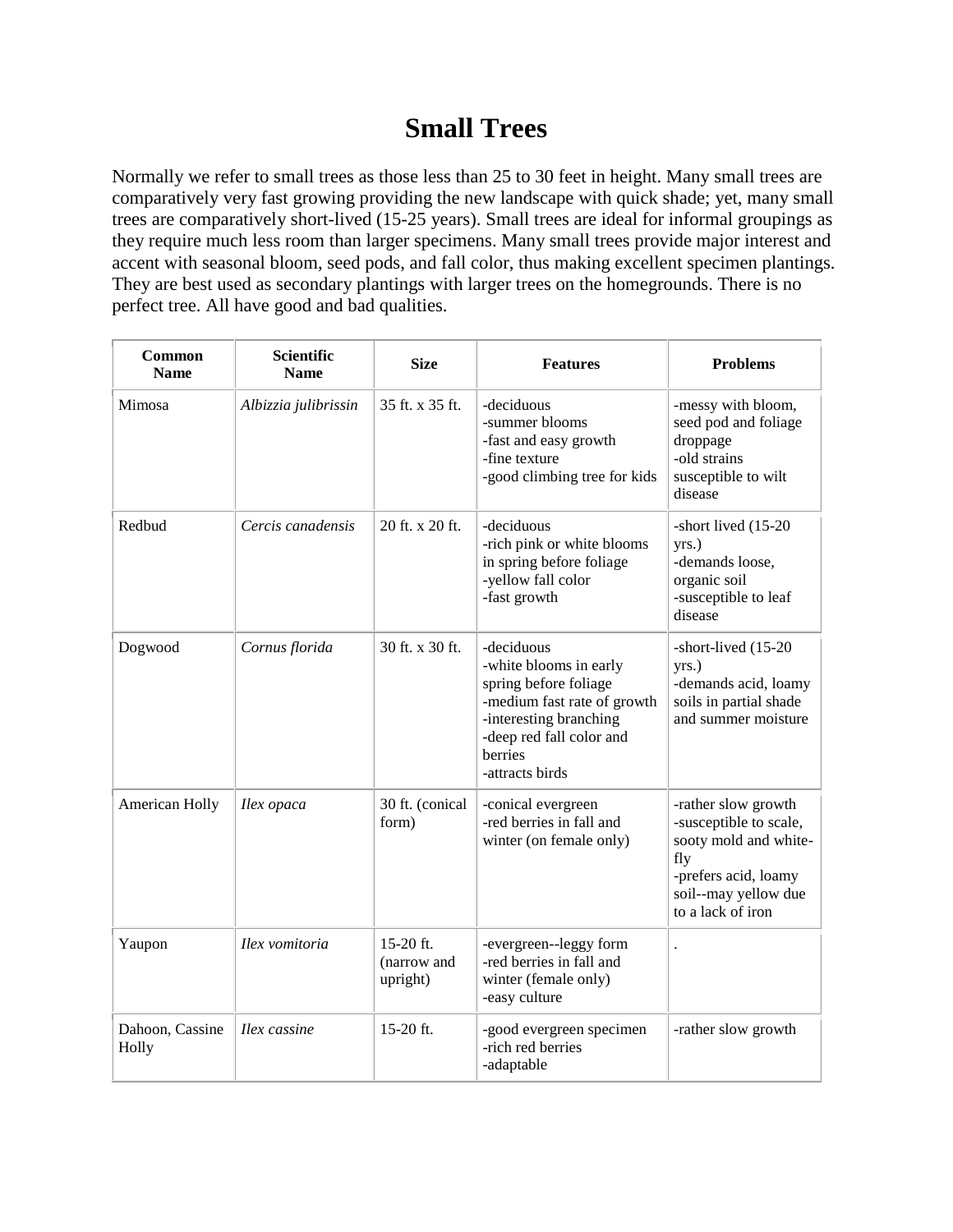| Golden Rain<br>Tree             | Koelreuteria<br>paniculata | 25 ft. x 25 ft.            | -deciduous<br>-yellow flowers in late<br>summer and fall<br>-seed pod in late fall<br>-fast growth<br>-yellow fall color                                                     | -short lived (15-20<br>yrs.)<br>-may be injured by<br>severe winter cold<br>-susceptible to minor<br>insects and diseases                                              |
|---------------------------------|----------------------------|----------------------------|------------------------------------------------------------------------------------------------------------------------------------------------------------------------------|------------------------------------------------------------------------------------------------------------------------------------------------------------------------|
| Crape Myrtle                    | Lagerstroemia<br>indica    | $15-20$ ft.<br>(leggy)     | -deciduous<br>-summer flowers (red, pink,<br>purple or white); long<br>period of bloom<br>-leggy, upright form<br>-vivid fall color<br>-easy culture--fast growth            | -prefers sunny<br>locations only<br>-susceptible to scale<br>and white fly<br>-susceptible to<br>mildew (near east<br>variety mildew<br>resistant)                     |
| Japanese<br>Magnolias           | various varieties          | 15-25 ft.                  | -deciduous<br>-abundant bloom in early<br>spring before foliage<br>-low branched<br>-grows in sun or shade<br>-good in mass plantings or<br>as a single specimen             | -difficult to transplant<br>-prefers acid soils<br>which are loamy and<br>well-drained<br>-susceptible to scale<br>and mildew<br>-late cold may injure<br>early blooms |
| Wax Myrtle                      | Myrica cerifera            | 15-20 ft. $x$<br>15-20 ft. | -neutral evergreen<br>-fast rate of growth<br>-easy culture--sun or shade<br>-will stand moist or wet<br>areas and salt conditions<br>-may be pruned to form<br>leggy trunks |                                                                                                                                                                        |
| Parkinsonia,<br>Jerusalem Thorn | Parkinsonia<br>aculeata    | 25 ft. x 25 ft.            | -deciduous<br>-fine, graceful texture<br>-open character<br>-yellow flowers all summer<br>-fast growth                                                                       | -very thorny<br>-difficult to transplant<br>-prefers sun and dry<br>soil<br>-may be injured by<br>hard freeze                                                          |
| Japanese Black<br>Pine          | Pinus thunbergii           | $20 - 25$ ft.              | sun or shade                                                                                                                                                                 | -evergreen sculptural<br>form<br>-slow growing<br>-typical pine foliage<br>and growth habit<br>-an excellent accent<br>plant                                           |
| Lombardy<br>Poplar              | Populus nigra<br>italica   | 30 ft.                     | -deciduous<br>-fast growth<br>-narrow, upright form                                                                                                                          | -demands moisture<br>-short-lived (10 yrs.)<br>-highly susceptible to<br>borers<br>-damaging, fiberous<br>root system<br>-weak wooded                                  |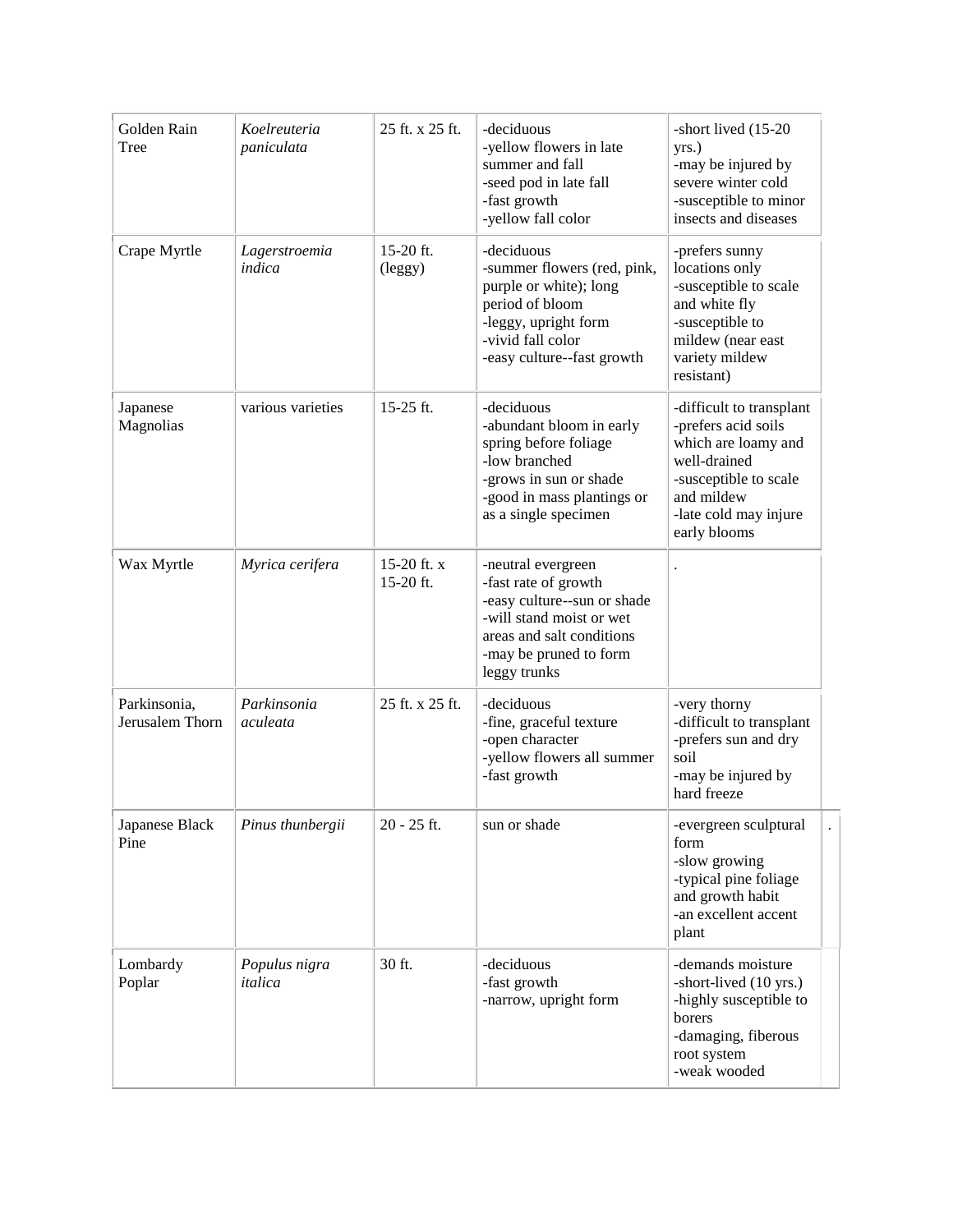| Cherry Laurel                        | Prunus caroliniana                                                     | 25 ft.                        | -small upright evergreen<br>-fast growth<br>-fruit attracts birds<br>-easy culture--sun or shade                                                              |                                                                                                                                                         |
|--------------------------------------|------------------------------------------------------------------------|-------------------------------|---------------------------------------------------------------------------------------------------------------------------------------------------------------|---------------------------------------------------------------------------------------------------------------------------------------------------------|
| <b>Chinese Tallow</b>                | Sapium sebiferum                                                       | 30 ft.                        | -deciduous<br>-excellent fall color<br>-rapid rate of growth<br>-easy culture<br>-attractive seed pod in fall                                                 | -seed pod may be<br>messy<br>-severe cold may<br>injure                                                                                                 |
| Sassafras                            | <b>Sassafras</b><br>varifolium                                         | 30 ft. (upright<br>character) | -deciduous<br>-flowers and interesting<br>branching in early spring<br>-easy culture--sun or shade<br>-excellent fall color<br>-rapid rate of growth          | -suckers badly<br>-may be difficult to<br>obtain                                                                                                        |
| Japanese Plum,<br>Loquat             | Eriobotrya<br>japonica                                                 | 15-20 ft.                     | -small evergreen<br>-rapid rate of growth<br>-coarse, large textured<br>foliage<br>-flowers and fruit<br>-easy culture--tend to prefer<br>shade or semi-shade | -susceptible to<br>fireblight disease<br>-does best in poor soil<br>-prefers shady<br>conditions                                                        |
| Chinaberry                           | Melia azedarack                                                        | 20 ft. x 20 ft.               | -deciduous<br>-lavender late summer<br>blooms<br>-oriental character or effect<br>-colorful yellow fruit in late<br>summer and fall                           | -messy with droppage<br>of fruit and twigs<br>-poisonous<br>-short-lived<br>-susceptible to scale                                                       |
| Crabapples                           | Malus varieties                                                        | 20 ft.                        | -deciduous<br>-abundant spring flowers--<br>pinks and whites<br>-attractive fruit depending<br>on variety<br>-medium-fast rate of growth                      | -susceptible to<br>fireblight and other<br>common apple<br>diseases<br>-prefers sun<br>-demands reasonable<br>cold winter to flower<br>and perform well |
| Red Buckeye                          | Aesculus pavia                                                         | 10-15 ft.                     | -deciduous<br>-striking red spikes of<br>blooms in late spring<br>-fast growth<br>-attractive foliage                                                         | -poisonous seed pod<br>-prefers acid soil of<br>loamy texture and<br>semi- or partial shade<br>-may be difficult to<br>obtain                           |
| Eucalyptus,<br>Silver Dollar<br>Tree | Eucalyptus<br>varieties<br>suggested: E.<br>polyantheme, E.<br>cinerea | 15-25 ft.                     | -evergreen<br>-attractive silver-gray<br>foliage<br>-upright, graceful form                                                                                   | -may be injured by<br>severe cold--needs<br>protection<br>-needs staking as may<br>become top heavy                                                     |
| Japanese Red<br>Maple                | Acer palmatum<br>atropurpureum                                         | 12-15 ft.                     | -deciduous<br>-rich wine leaf color                                                                                                                           | -expensive and<br>sometimes difficult to                                                                                                                |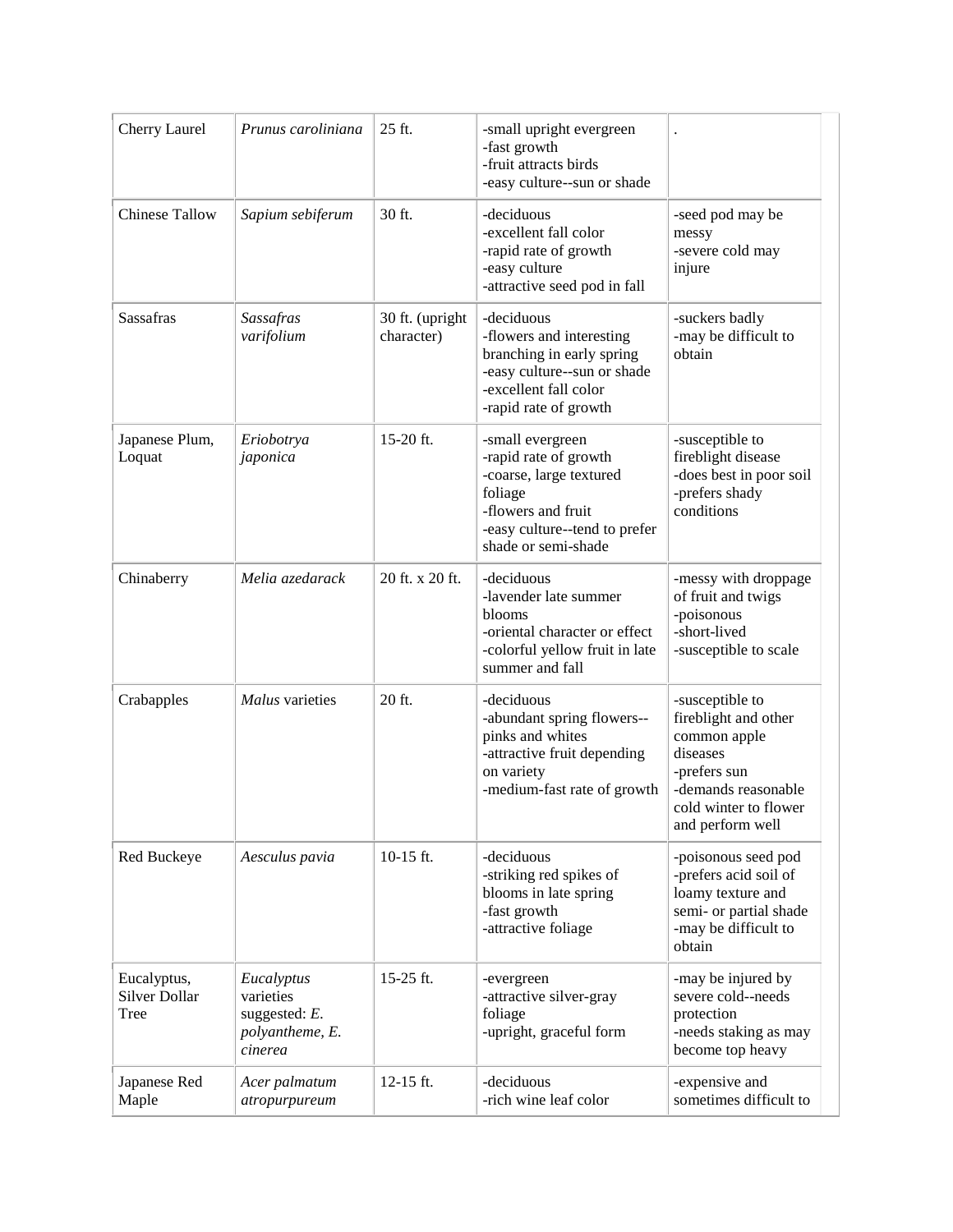|                                      |                                       |                        | -outstanding fall color<br>-very good tub or pot<br>specimen                                                                                                                     | obtain<br>-slow rate of growth<br>-prefers light shade,<br>yet colors best in sun                                   |
|--------------------------------------|---------------------------------------|------------------------|----------------------------------------------------------------------------------------------------------------------------------------------------------------------------------|---------------------------------------------------------------------------------------------------------------------|
| Moraine<br>Honeylocust               | Gleditsia<br>triacanthos<br>'Moraine' | 15-20 ft.              | -deciduous<br>-attractive, fine textured,<br>yellow-green foliage<br>-attractive yellow fall color<br>-fast growth                                                               | -weak wooded<br>-sometimes<br>susceptible to borers<br>-demands sun                                                 |
| Ornamental<br>Pear, Callery<br>Pear  | Pyrus calleryana                      | $25-30$ ft.            | -deciduous<br>-spring pear blooms<br>-yellow-green foliage<br>-medium-fast rate of growth<br>-attractive shape or form<br>-yellow fall color                                     | -droppage of small<br>and abundant fruit<br>-slightly susceptible<br>to fireblight disease                          |
| Purple-leaf Plum                     | Prunus blireiana<br>"Newport"         | 15-20 ft.              | -deciduous<br>-rich wine leaf color<br>-attractive and edible fruit<br>-attractive accent tree                                                                                   | -susceptible to fruit<br>tree diseases and<br>insects                                                               |
| Deciduous<br>Holly,<br>Possumhaw     | Ilex decidua                          | $10-15$ ft.            | -deciduous<br>-attractive red or orange<br>berries (on female only) in<br>fall-winter when plant is<br>void of foliage<br>-easy culture, sun or part<br>shade<br>-very adaptable | -susceptible to tent-<br>caterpillars and aphids                                                                    |
| Fringe Tree,<br>Grancy-Gray<br>Beard | Chionanthus<br>virginicus             | 10-15 ft.              | -deciduous<br>-attractive green foliage<br>-attractive silver-white<br>panicles<br>-easy culture, sun or shade                                                                   | -may be difficult to<br>obtain<br>-slow growth<br>-only the female plant<br>blooms<br>-prefers acid, loamy<br>soils |
| Silver Maple,<br>White Poplar        | Populus alba                          | 25-30 ft.<br>(upright) | -deciduous<br>-fast growth<br>-silver-gray foliage                                                                                                                               | -suckers and sprouts<br>badly<br>-susceptible to borers<br>-damaging fiberous<br>roots                              |
| Fruitless<br>Mulberry                | Morus alba<br>"fruitless"             | 15-20 ft.              | -deciduous<br>-rapid rate of growth<br>-attractive foliage<br>-low branched for climbing                                                                                         | -susceptible to leaf<br>diseases<br>-may sucker or send<br>out sprouts                                              |
| Vitex or Chase<br>Tree               | Vitex agnus-castus                    | $10-15$ ft.            | -deciduous<br>-spikes of blue blooms in<br>summer<br>-fast growth<br>-easy culture, prefers sun                                                                                  |                                                                                                                     |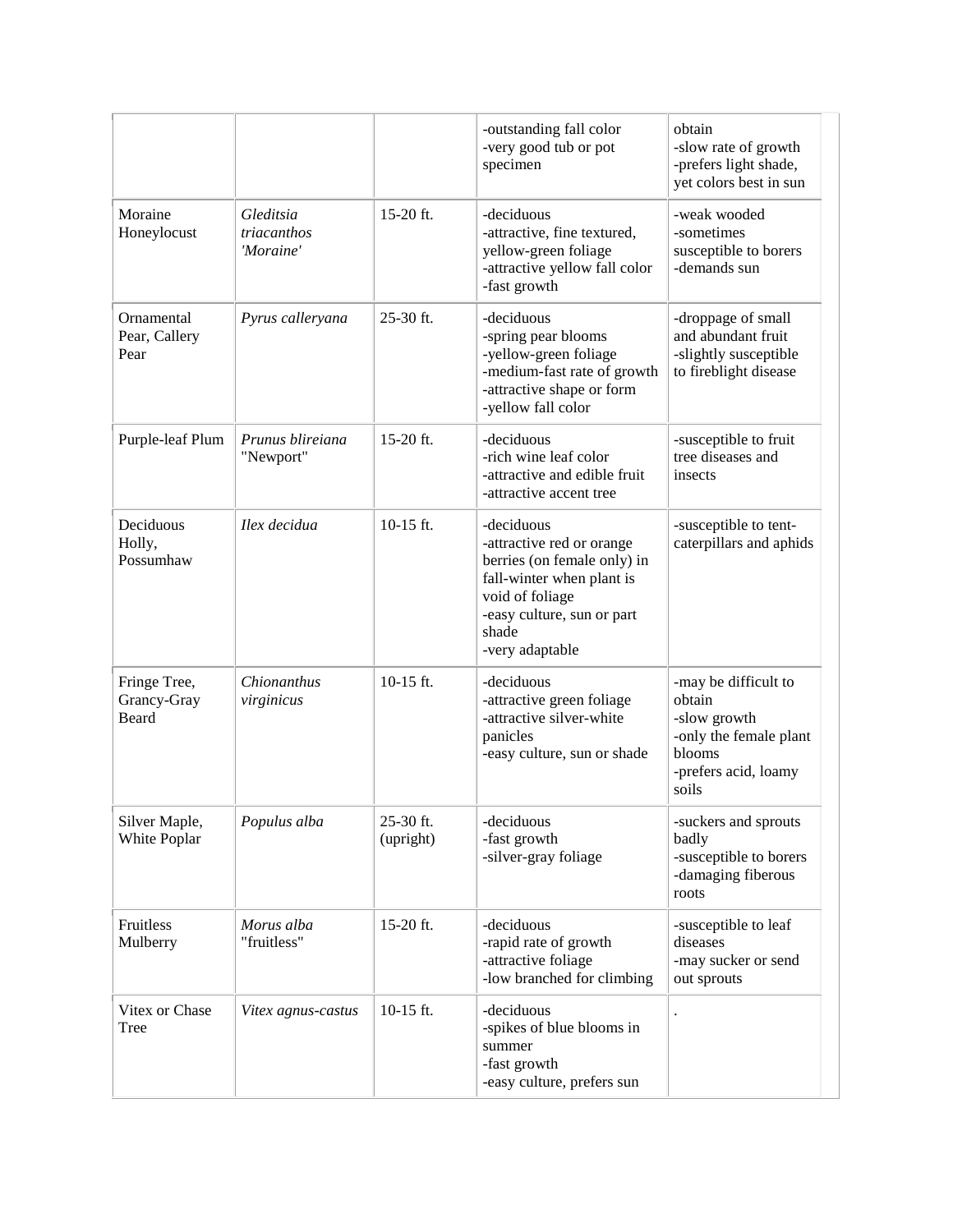| River Birch                              | Betula nigra     | 30 ft.      | -deciduous<br>-rapid growth rate<br>-graceful branches<br>-bark peel off to expose<br>interesting texture and color<br>-yellow fall color<br>-tall, upright form                                               | -susceptible to leaf<br>insects, aphids and<br>caterpillars |
|------------------------------------------|------------------|-------------|----------------------------------------------------------------------------------------------------------------------------------------------------------------------------------------------------------------|-------------------------------------------------------------|
| Chinese Parasol<br>Tree, Varnish<br>Tree | Firmiana simplex | $25-30$ ft. | -deciduous<br>-unusual upright form with<br>no branching except at top--<br>parasol shape<br>-rapid rate of growth<br>-large coarse textured<br>foliage<br>-yellow fall color<br>-interesting seed pod in fall | -large leaves may be<br>messy                               |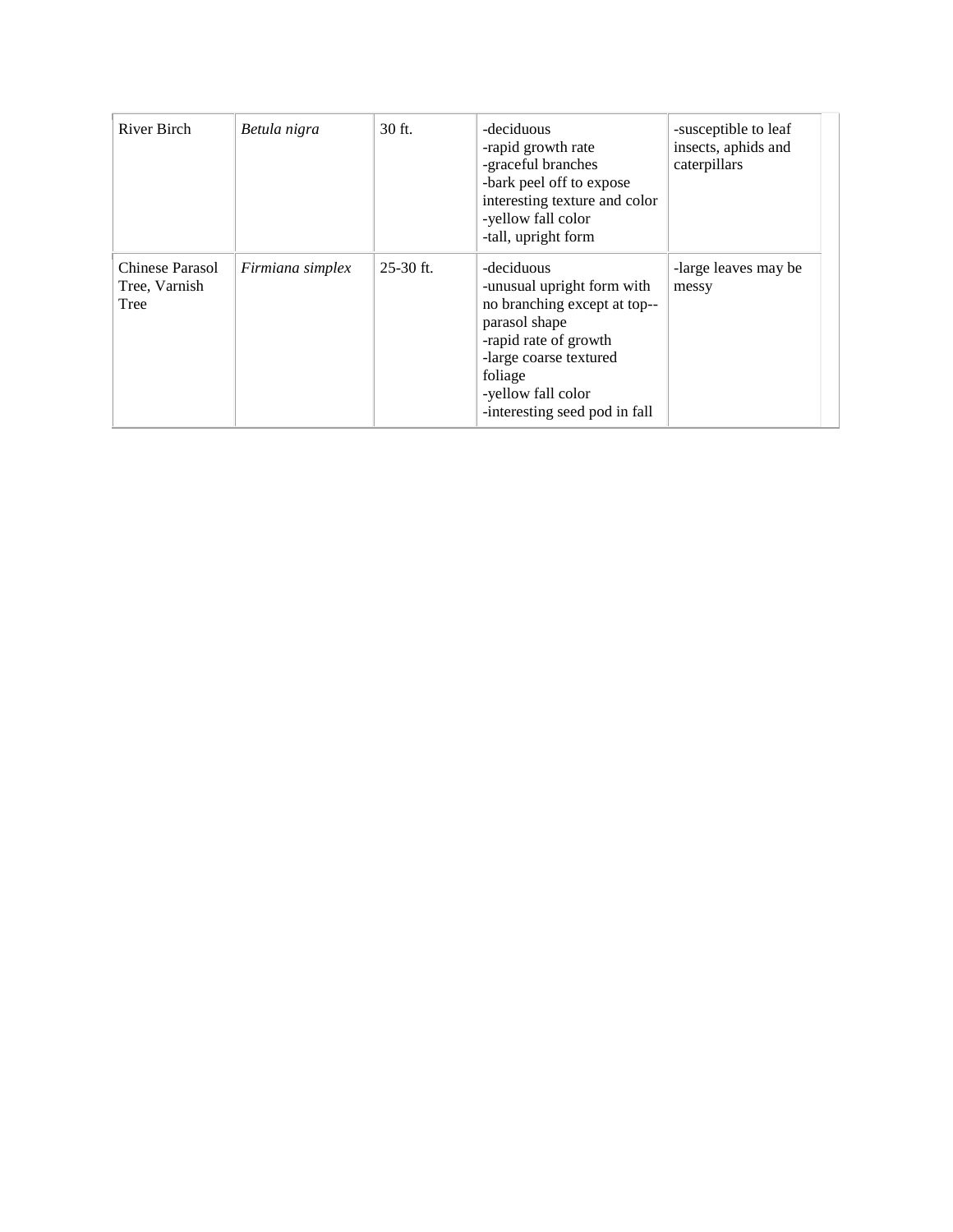# **Large Trees**

Large trees in the landscape are primarily selected for shade purposes. The ideal tree does not exist. A tall tree may have beautiful flowers which may be followed by objectionable fruit or seed pod. A fast growing tree may be brittle and short lived. The first consideration in selecting a tree is to know the tree's characteristics, its growing habits, size, and requirements. Determine the characteristics which best fit the landscape need, and choose the tree accordingly.

| Common<br><b>Name</b> | <b>Scientific</b><br><b>Name</b> | <b>Size</b>          | <b>Features</b>                                                                                                                                                                                 | <b>Problems</b>                                                                                                                        |
|-----------------------|----------------------------------|----------------------|-------------------------------------------------------------------------------------------------------------------------------------------------------------------------------------------------|----------------------------------------------------------------------------------------------------------------------------------------|
| Red Maple             | Acer rubrum                      | $60$ ft. x<br>45 ft. | -deciduous<br>-red flowers in spring<br>-winged red fruit<br>following flowers<br>-will grow in wet or<br>moist conditions<br>-red, orange and yellow<br>fall color<br>-general neat appearance |                                                                                                                                        |
| <b>Silver Maple</b>   | Acer<br>saccharinum              | $60$ ft. x<br>40 ft. | -deciduous<br>-yellow-orange, red fall<br>color<br>-clean in appearance<br>-easy culture<br>-fast growth                                                                                        | -brittle branches<br>-susceptible to insects and fungus<br>diseases                                                                    |
| <b>Box Elder</b>      | Acer negundo                     | $40 - 60$<br>ft.     | -deciduous<br>-fast growth<br>-yellow fall color<br>-easy culture                                                                                                                               | -brittle branches<br>-short lived<br>-susceptible to diseases                                                                          |
| Catalpa               | Catalpa<br>bignonioides          | 60 ft.               | -deciduous<br>-easy culture<br>-clusters of white<br>flowers in early summer<br>-seed pod in winter<br>-large coarse textured<br>leaves                                                         |                                                                                                                                        |
| Ginkgo                | Ginkgo biloba                    | 80 ft.               | -deciduous<br>-long lived<br>-very clean<br>-yellow fall color<br>-good street tree<br>-easy culture                                                                                            | -may be difficult to obtain<br>-slow rate of growth<br>-must choose the male tree for<br>planting as female has<br>objectionable fruit |
| Pecan                 | Carya varieties                  | 60-80<br>ft.         | -deciduous<br>-early to lose leaves and<br>late to make foliage in<br>spring<br>-nuts<br>-good shade                                                                                            | -common pecan insects and<br>diseases<br>-root system may be damaging                                                                  |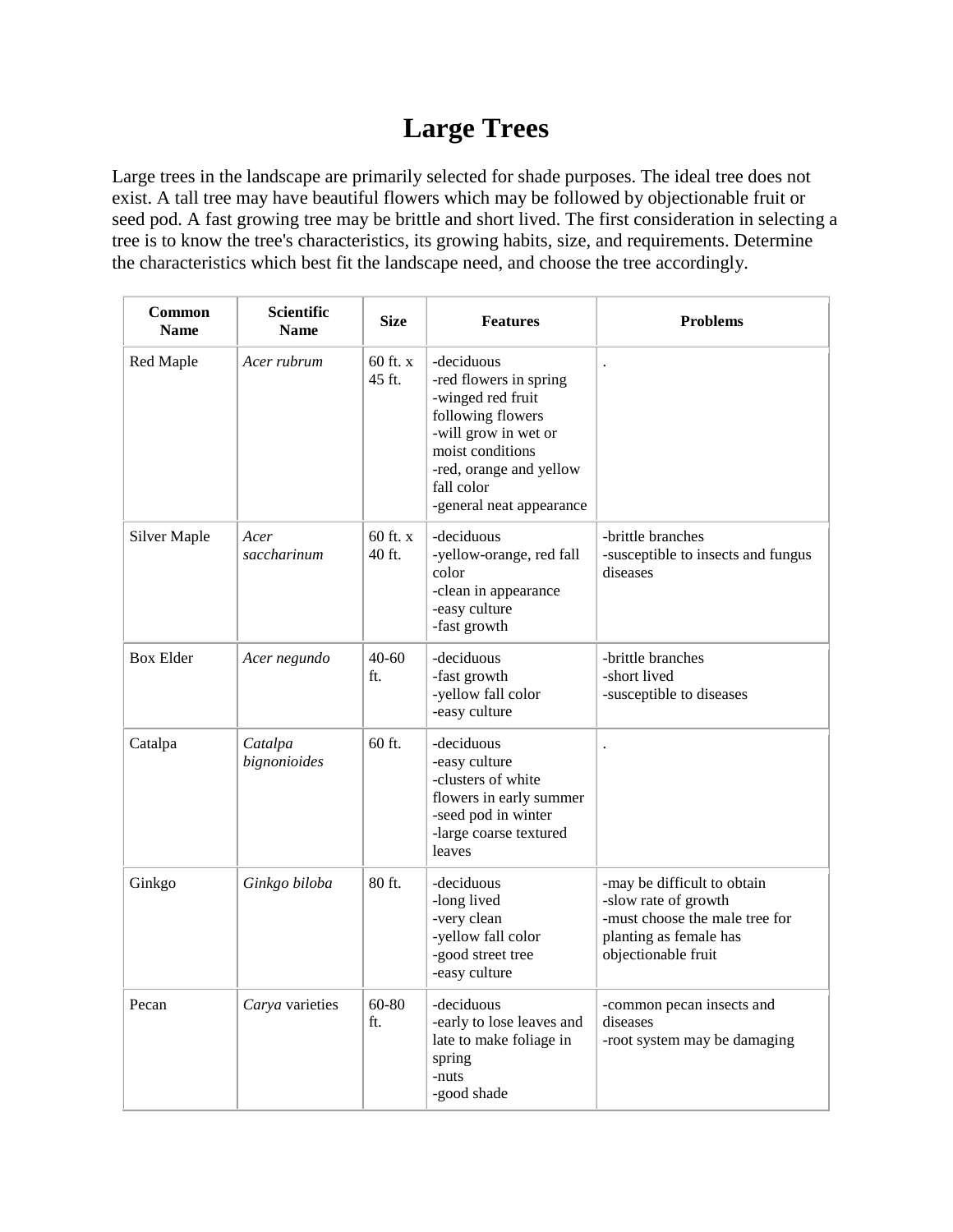| Sweetgum              | Liquidambar<br>styraciflua | 60-80<br>ft.       | -deciduous<br>-fall color<br>-easy culture<br>-upright, neat form                                                                                     | -difficult to transplant<br>-seed balls                                                                            |
|-----------------------|----------------------------|--------------------|-------------------------------------------------------------------------------------------------------------------------------------------------------|--------------------------------------------------------------------------------------------------------------------|
| Southern<br>Magnolia  | Magnolia<br>grandiflora    | 60-80<br>ft.       | -long lived<br>-glossy, evergreen<br>coarse textured foliage<br>-large white, fragrant<br>blooms beginning in<br>early summer<br>-attractive seed pod | -relatively slow growth<br>-susceptible to scale insects and<br>leaf diseases<br>-prefers acid, loose organic soil |
| Sycamore              | Platanus<br>occidentalis   | 80-100<br>ft.      | -deciduous<br>-fast growth<br>-attractive trunks and<br>limbs<br>-easy culture                                                                        | -messy leaf and seed-ball<br>droppage<br>-susceptible to leaf diseases<br>-root system can be damaging             |
| Loblolly Pine         | Pinus taeda                | 60-80<br>ft.       | -relative fast growth<br>-evergreen--fine textured<br>to allow filtered shade<br>-easy culture if within<br>native growth area                        | -susceptible to typical pine insects<br>and diseases<br>-pollen at bloom may be<br>objectionable                   |
| <b>Shortleaf Pine</b> | Pinus echinata             | $40 - 60$<br>ft.   | -evergreen<br>-makes low branched,<br>screening tree<br>-fast growth                                                                                  | -prefers sandy soils<br>-susceptible to common pine<br>insects and diseases                                        |
| <b>Longleaf Pine</b>  | Pinus palustris.           | 60-80<br>ft.       | -evergreen<br>-long graceful needles--<br>open character<br>-ideal specimen tree<br>-relatively disease free                                          | -slow growth as young tree                                                                                         |
| Water Oak             | Quercus nigra              | 60-80<br>ft.       | -deciduous<br>-fast growth<br>-relatively clean<br>-slow to shed its foliage<br>in winter                                                             | -gets heart rot<br>-dead branches occur                                                                            |
| Willow Oak            | Quercus phellos            | $60 - 80$<br>ft.   | -deciduous<br>-long lived<br>-shiny, green foliage                                                                                                    |                                                                                                                    |
| Live Oak              | Quercus<br>virginiana      | 40 ft. x<br>80 ft. | -evergreen<br>-easy culture<br>-long lived                                                                                                            | -vigorous root system may be<br>damaging<br>-medium-slow rate of growth                                            |
| Post Oak              | Quercus stellata           | 60-80<br>ft.       | -deciduous<br>-large stately tree<br>-easy culture<br>-long lived                                                                                     |                                                                                                                    |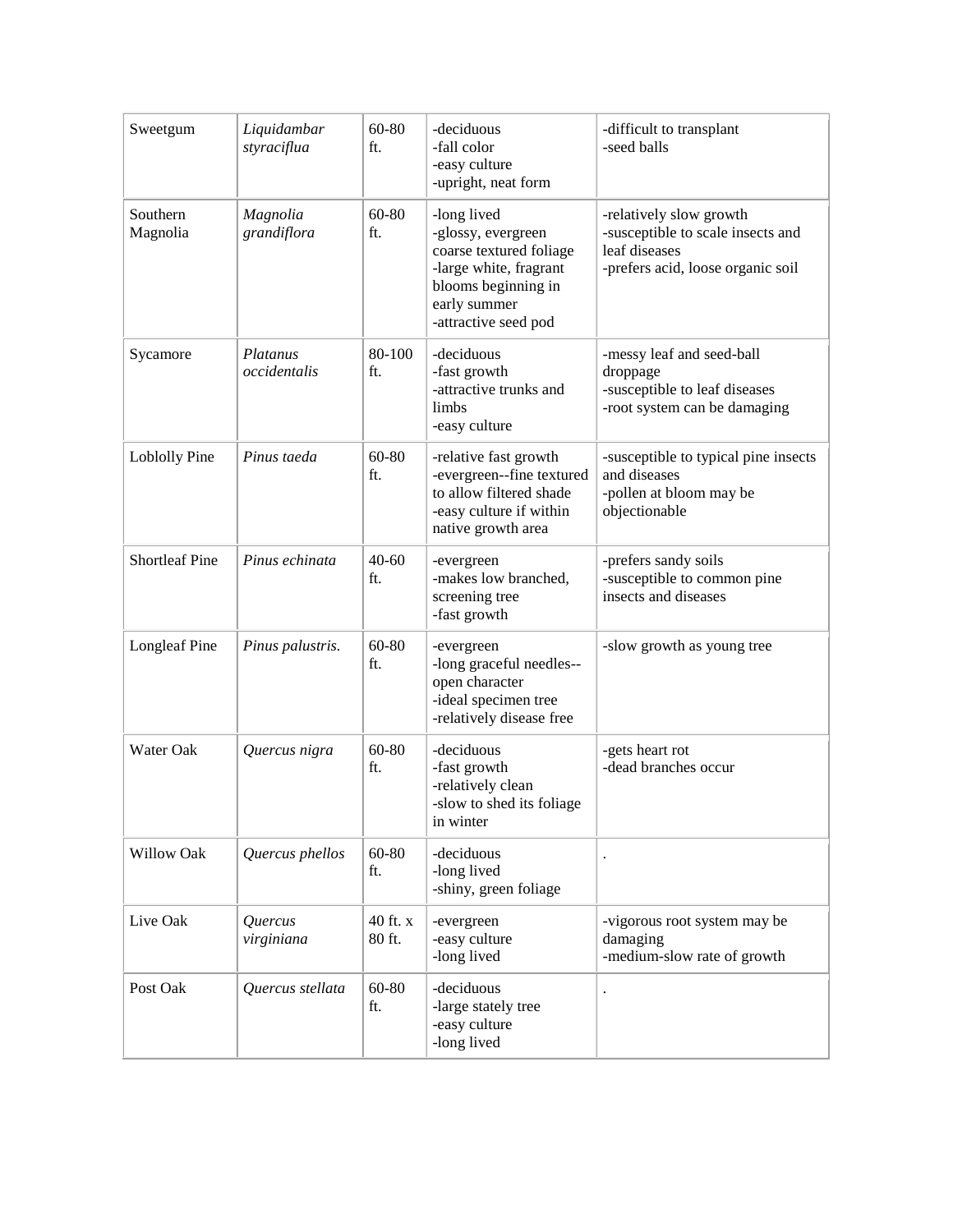| Shumard Red<br>Oak                   | Quercus<br>shumardi        | 60-80<br>ft.               | -deciduous<br>-good red fall color<br>-long lived<br>-very clean in<br>appearance<br>-easy culture                                                                                                   |                                                                                                                                                               |
|--------------------------------------|----------------------------|----------------------------|------------------------------------------------------------------------------------------------------------------------------------------------------------------------------------------------------|---------------------------------------------------------------------------------------------------------------------------------------------------------------|
| Weeping<br>Willow                    | Salix babylonica           | 50 ft. x<br>50 ft.         | -deciduous<br>-fast growth<br>-fine textured--graceful<br>form<br>-excellent accent tree<br>-yellow fall color                                                                                       | -best in moist conditions<br>-short lived<br>-weak wooded<br>-fiberous root system may be<br>damaging<br>-because of spread, must allow<br>large growing area |
| American Elm                         | Ulmus americana            | 60-80<br>ft.               | -deciduous<br>-yellow fall color<br>-good street tree<br>-easy culture                                                                                                                               | -fiberous roots may be damaging                                                                                                                               |
| Tulip Tree,<br><b>Yellow Popular</b> | Liriodendron<br>tulipifera | 60-80<br>ft. $x$ 40<br>ft. | -deciduous<br>-upright form<br>-clean and neat in<br>appearance<br>-yellow fall color<br>-attractive flowers                                                                                         | -somewhat temperamental in<br>culture<br>-demands moisture                                                                                                    |
| <b>Bald Cypress</b>                  | Taxodium<br>distichum      | 60-80<br>ft.               | -deciduous (conifer)<br>-beautiful new foliage in<br>spring<br>-will grow in wet<br>conditions<br>-fine textured foliage<br>-conical form (not a<br>good shade tree<br>-easy culture--prefers<br>sun |                                                                                                                                                               |
| Deodara Cedar                        | Cedrus deodara             | $60 - 80$<br>ft.           | -evergreen<br>-conical form<br>-fine textured--graceful<br>branching<br>-blue-green foliage<br>-excellent specimen tree                                                                              | -terminal may die which often<br>mars the beauty of the tree form<br>-slow rate of growth<br>-low branched, thus not a good<br>shade tree                     |
| Hackberry                            | Celtis laevigata           | 50-70<br>ft.               | -deciduous<br>-easy culture<br>-relatively fast growth                                                                                                                                               | -weak wooded<br>-berries which birds distribute                                                                                                               |
| Blackgum,<br><b>Black Tupelo</b>     | Nyssa sylvatica            | 60-80<br>ft.               | -deciduous<br>-upright form--<br>horizontal branching<br>-vivid red fall color<br>-neat in appearance                                                                                                | -difficult to transplant<br>-likes moisture and may be<br>temperamental in culture                                                                            |